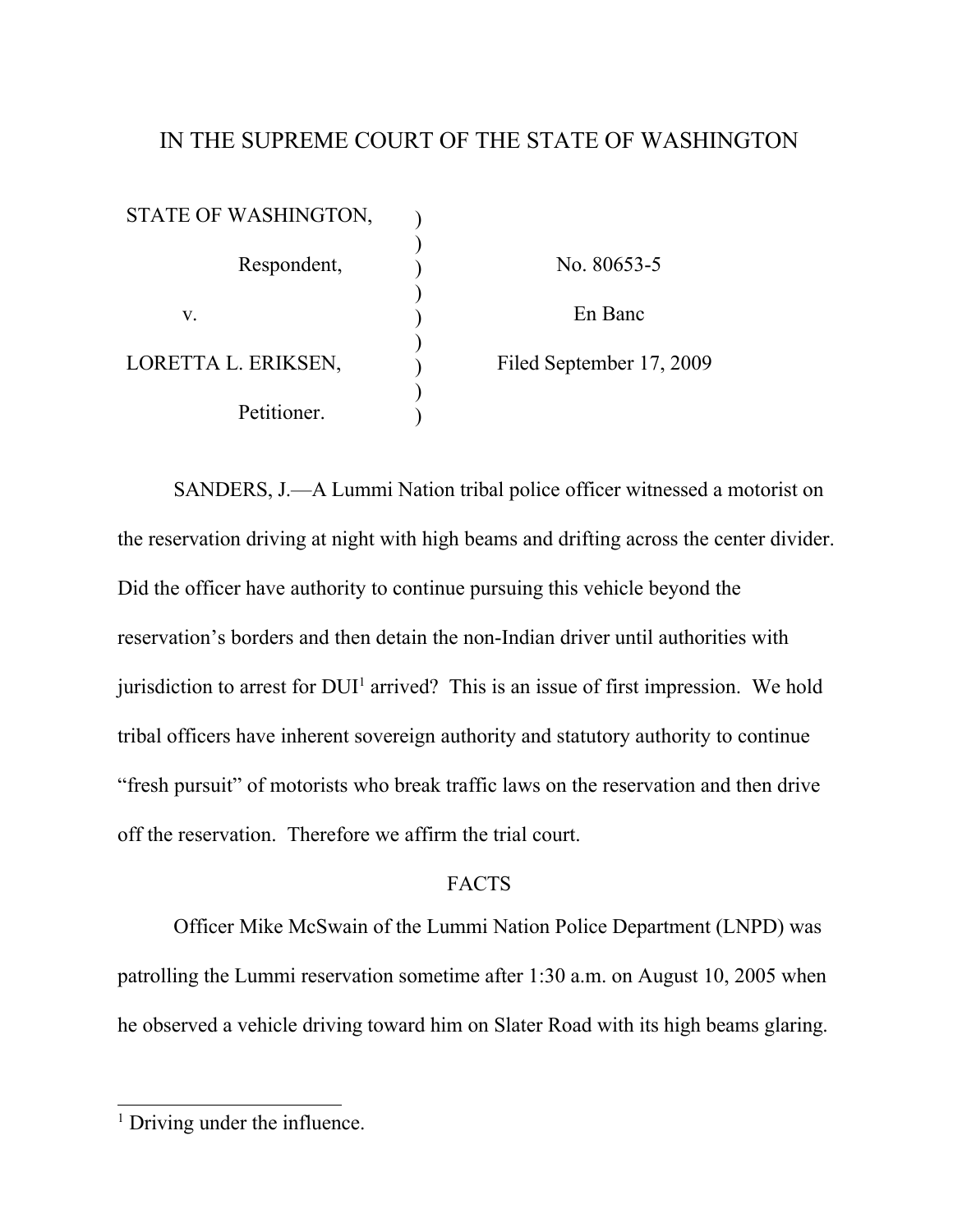Officer McSwain flashed his headlights to remind the driver (later identified as Loretta Eriksen) to dim the brights, but the driver did not comply. Officer McSwain slowed his patrol car to prepare to turn around and pursue the driver.<sup>2</sup> But "as the vehicle approached, it drifted across the center line into my lane of travel coming within a couple feet of my vehicle," Officer McSwain testified. Clerk's Papers (CP) at 23 (Tr. (Jan. 26, 2006) at 8). "At that point, you know, I came to an immediate stop, getting ready to swerve in case it continued." *Id.* As the vehicle drifted back into its lane, Officer McSwain observed a second car following very closely behind the drifting vehicle. Officer McSwain turned his patrol car around, activated his emergency lights, and began pursuing both cars westbound on Slater Road.

After traveling roughly a quarter mile the cars turned into a gas station located off the Lummi reservation. The second car broke off, went around the west side of the station, and disappeared from Officer McSwain's line of sight. Officer McSwain pulled behind the first car and observed the passenger jump from the vehicle and run to the driver's side, while the driver—soon to be identified as Eriksen—hopped over the center console and into the passenger's seat. Officer McSwain commanded Eriksen and the passenger to stop moving and put their hands where he could see them. Then he called for backup. Two LNPD patrol cars arrived less than five minutes later.<sup>3</sup>

<sup>2</sup> Under Lummi Nation Code of Laws 6.04.050(a), all drivers must use low beams within 500 feet of oncoming cars. *Accord* RCW 46.37.220, .230.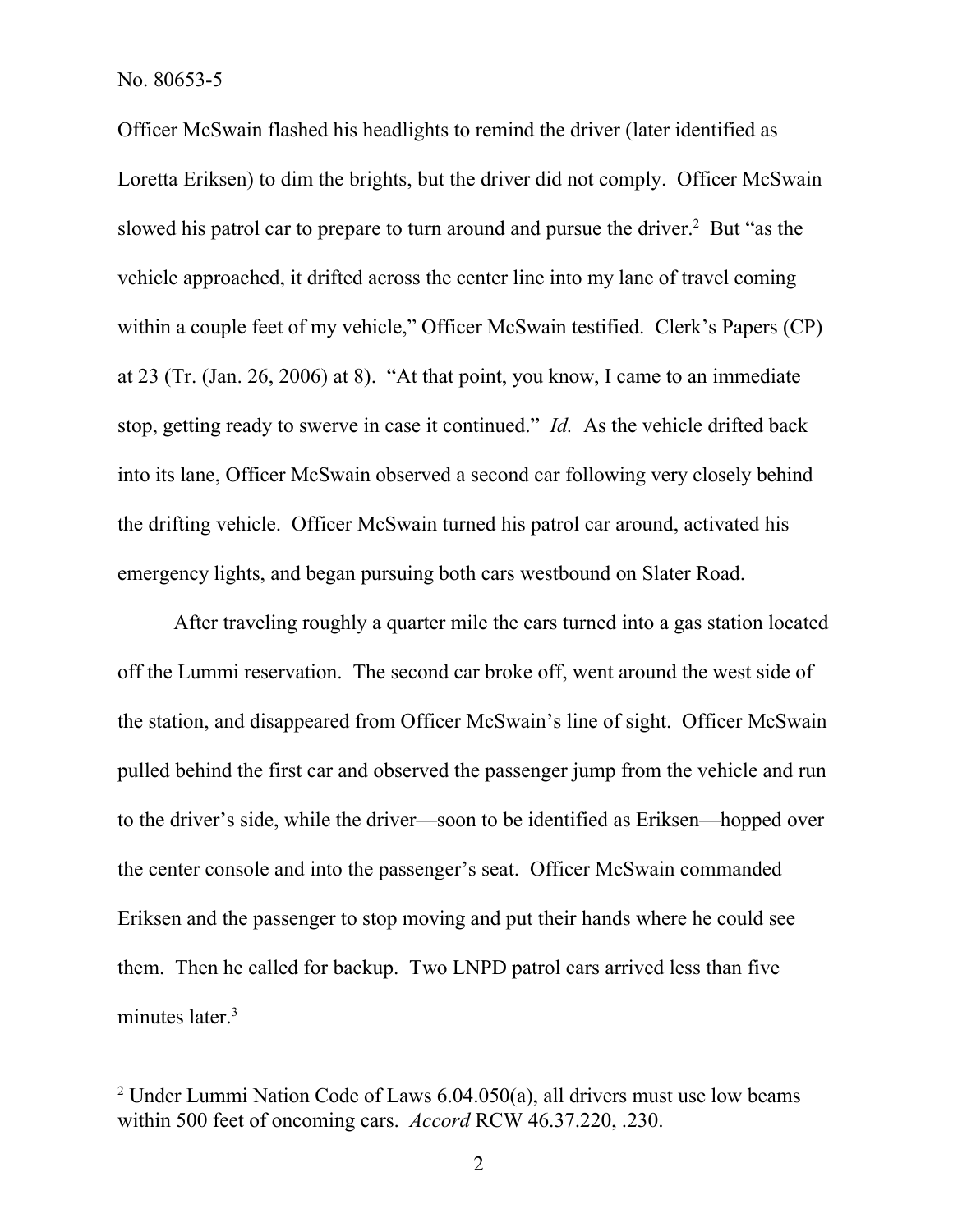Officer McSwain then asked Eriksen why she had jumped into the passenger seat. Eriksen said—in slightly slurred speech—she had not been driving, so Officer McSwain warned her about making false statements. He also observed her eyes were watery and bloodshot and she smelled strongly of alcohol. Officer McSwain determined neither woman was a tribal member so he contacted the Whatcom County Sheriff's Office, which is standard procedure for stops involving nontribal members.

Officer McSwain asked Eriksen to step out of her car and follow him to his patrol vehicle. He noticed "she was having difficulty keeping her balance and walking," and "she began to sway back and forth . . . [as he] started to explain to her what was going on . . . ." CP at 32 (Tr. (Jan. 26, 2006) at 17). Officer McSwain advised Eriksen that she would be detained but not arrested and a sheriff's deputy would make a final determination. McSwain did not administer any sobriety tests and testified Eriksen would not take any tests. He then handcuffed Eriksen and placed her in the back of his patrol car until the Whatcom County sheriff's deputy

<sup>&</sup>lt;sup>3</sup> LNPD officers complete either the Washington State Police Academy or the Federal Law Enforcement Training Academy and the Basic Law Enforcement Equivalency Academy provided by the Washington State Criminal Justice Training Commission. Br. of Amicus Curiae Lummi Nation, App. I (Aff. of Chief Gary James) at A-2. The commission, established in 1974, provides law enforcement training for all criminal justice personnel in Washington. *See* RCW 43.101.200; 1978 Letter Op. Att'y Gen. No. 18, at 5 (affirming commission authorized to train tribal police). All law enforcement officers must also obtain certification as peace officers from the commission, but until 2006 tribal law enforcement could not obtain this certification. *See* RCW 43.101.095, .157 (authorizing tribal governments to obtain certification by entering into written agreements with the commission).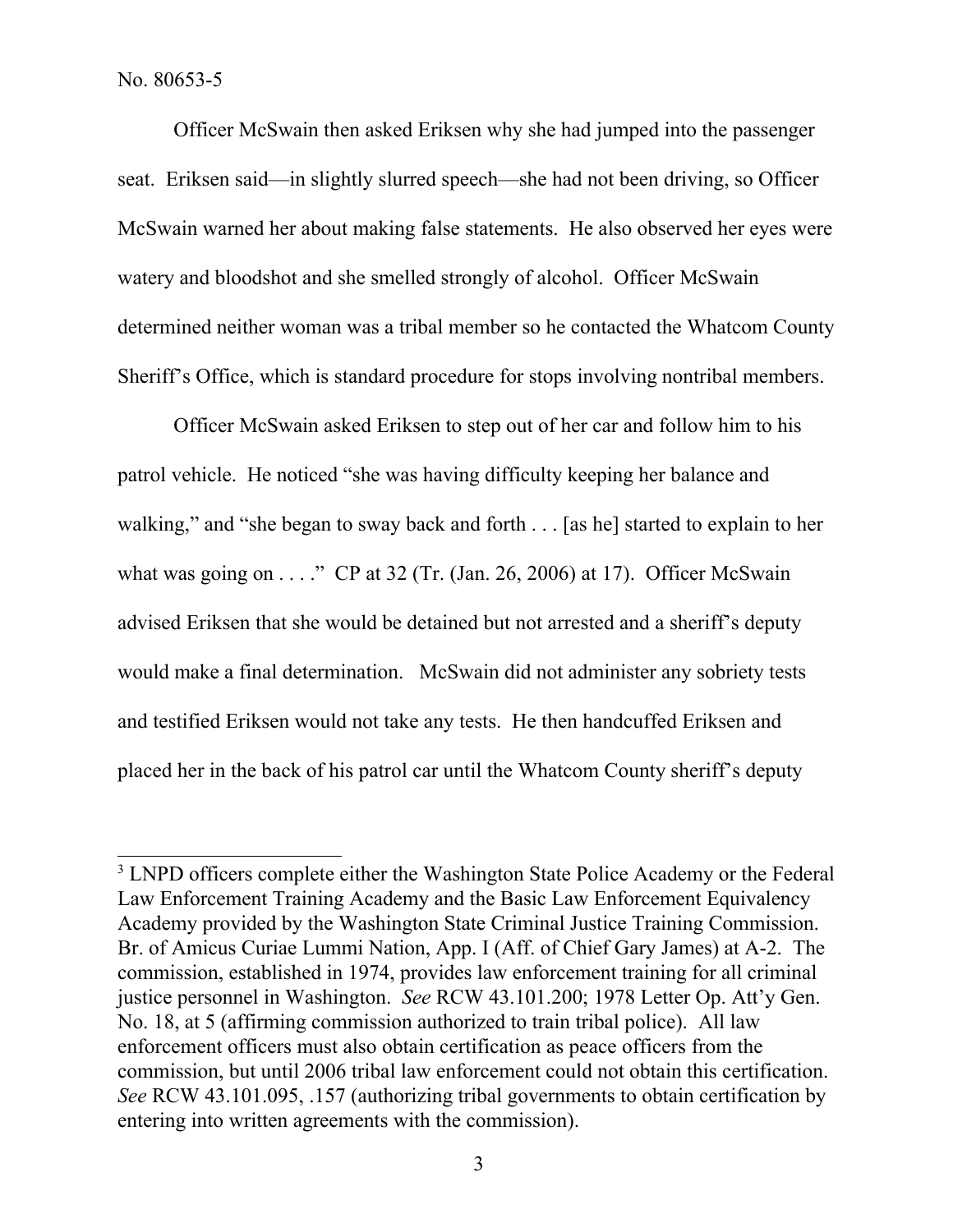arrived. Officer McSwain remained on the scene until the deputy arrested Eriksen for DUI.

The trial court convicted Eriksen of DUI and denied her motion for reconsideration. The court reasoned the Lummi Nation's inherent sovereign power—which includes enforcing internal criminal laws—authorizes tribal police to continue pursuing offenders who drive off the reservation. The court concluded it would be inconsistent with this power, and Washington's policy of authorizing officers to cross jurisdictional boundaries when in "fresh pursuit," for "somebody [to] just cross the line and be scott-free." Verbatim Report of Proceedings (VRP) (Aug. 20, 2007) at 40-41. We granted Eriksen's motion for discretionary review to resolve this issue of first impression.

#### STANDARD OF REVIEW

Jurisdictional disputes on Indian reservations involve overlapping federal, state, and tribal jurisdiction. *State v. Schmuck*, 121 Wn.2d 373, 380, 850 P.2d 1332 (1993).<sup>4</sup> Jurisdiction is a matter of law which we review de novo when the location of a crime is not in dispute.<sup>5</sup> *State v. Waters*, 93 Wn. App. 969, 976, 971 P.2d 538 (1999) (citing *State v. L.J.M.*, 129 Wn.2d 386, 396, 918 P.2d 898 (1996)).

Whether a tribe has authority to stop and detain an individual necessarily turns

<sup>4</sup> *See also generally* U.S. Dep't of Justice, "Jurisdictional Summary," U.S. Attorneys' Manual, Title 9, Criminal Resource Manual 689,

http://www.usdoj.gov/usao/eousa/foia\_reading\_room/usam/title9/crm00689.htm (last visited Sept. 10, 2009).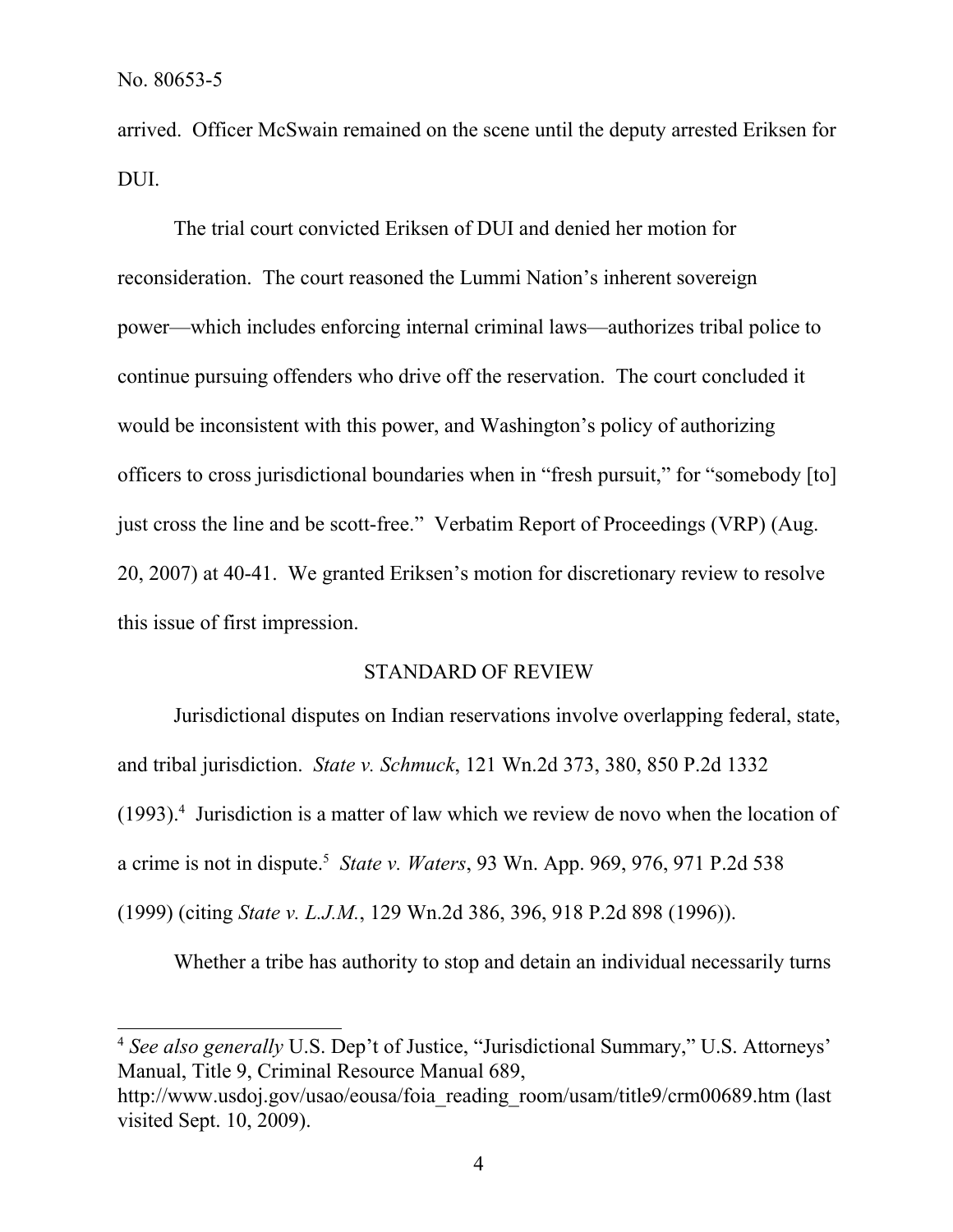on an analysis of the limited sovereignty the tribe retains. *Schmuck*, 121 Wn.2d at 380. Tribes are "unique aggregations possessing attributes of sovereignty over both their members and their territory." *United States v. Mazurie*, 419 U.S. 544, 557, 95 S. Ct. 710, 42 L. Ed. 2d 706 (1975). "Intrinsic in this sovereignty is the power of a tribe to create and administer a criminal justice system." *Ortiz-Barraza v. United States*, 512 F.2d 1176, 1179 (9th Cir. 1975). Tribal sovereignty is preserved unless Congress's intent to the contrary is clear and unambiguous. *White Mountain Apache Tribe v. Bracker*, 448 U.S. 136, 142, 100 S. Ct. 2578, 65 L. Ed. 2d 665 (1980). Treaties, agreements, and statutes must be liberally construed in favor of the tribe, and all ambiguities are to be resolved in its favor. *Choctaw Nation of Indians v. United States*, 318 U.S. 423, 431-32, 63 S. Ct. 672, 87 L. Ed. 877 (1943) ("[T]reaties are construed more liberally than private agreements . . . . Especially is this true in interpreting treaties and agreements with the Indians[, which are to be construed] 'in a spirit which generously recognizes the full obligation of this nation to protect the interests of [the Indians].'" (quoting *Tulee v. Washington*, 315 U.S. 681, 684-85, 62 S.

<sup>&</sup>lt;sup>5</sup> The trial court noted, "[T]here has been for many years a dispute between the County and the Tribe as to the boundaries of the Reservation . . . ." CP at 86 (Tr. (Jan. 26, 2006) at 71). The Lummi Nation considers both lanes of Slater Road to be within the reservation, while the County apparently claims the boundary runs down the middle of the road. Eriksen did not assign error to findings that the incident began on the reservation. This court considers unchallenged findings of fact verities on appeal. *State v. Hill*, 123 Wn.2d 641, 647, 870 P.2d 313 (1994). Therefore we assume "the incident occurred or some portion of the incident occurred within the boundaries of the reservation"; the issue is whether the tribal officer had authority to pursue and detain off the reservation when the violation occurred on the reservation. VRP (Aug. 22, 2007) at 38-39.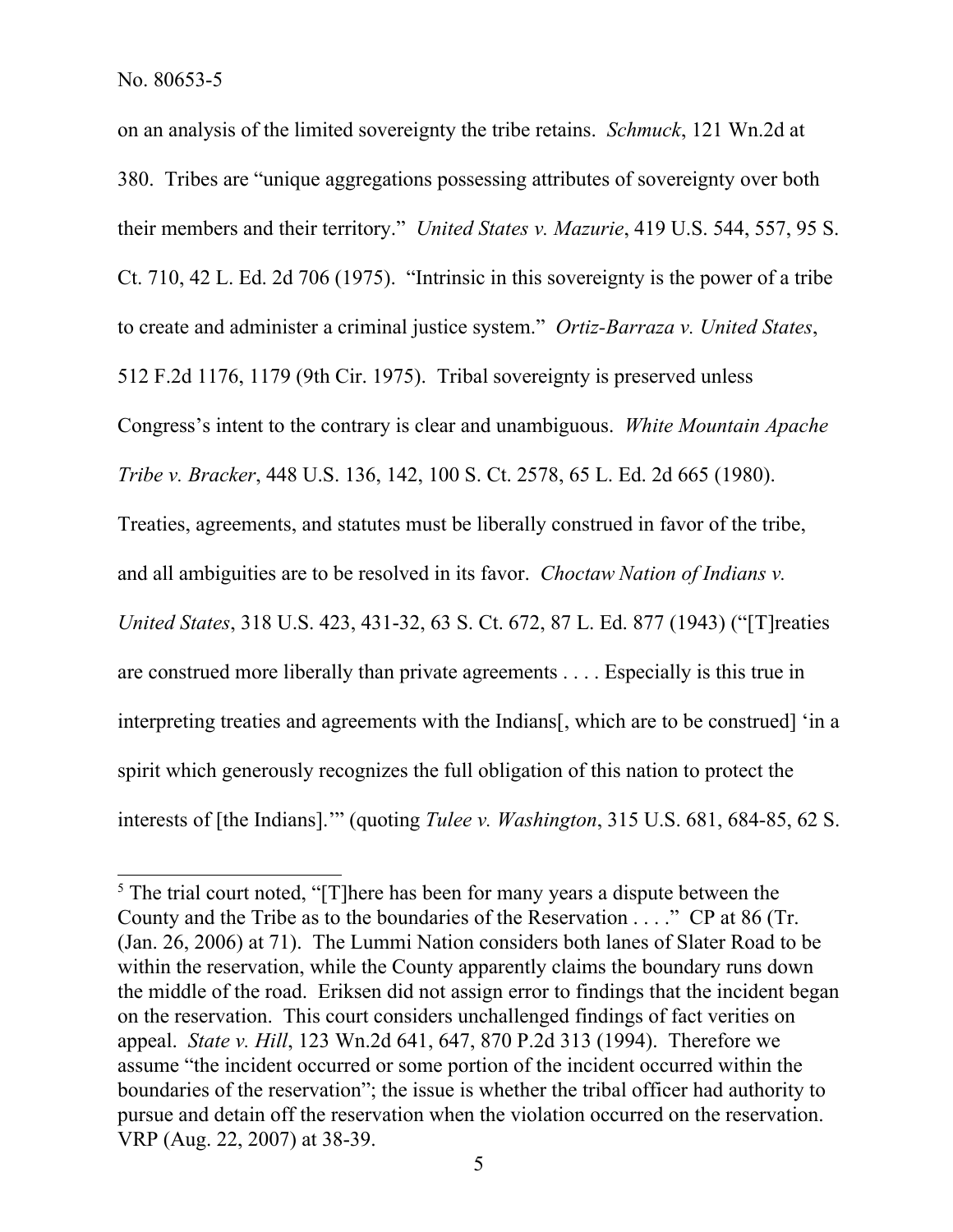Ct. 862, 86 L. Ed. 1115 (1942))).

#### ANALYSIS

The parties agree on appeal that the incident began on the Lummi Reservation; therefore the narrow issue before us is whether Officer McSwain had authority to stop a non-Indian driver, who pulled over *after* she crossed the reservation's boundary, and then detain her until a deputy with jurisdiction to arrest arrived. <sup>6</sup>

I. Lummi Nation Has Sovereign Authority and U.S. Treaty Obligation To Stop and Detain Lawbreakers on the Reservation

Tribal police officers are often first responders when problems arise on reservations, but it is not always apparent during the investigation stage whether the tribe possesses jurisdiction over the offender.<sup>7</sup> In recognition of this problem the Supreme Court has consistently affirmed tribal police have authority to detain non-Indian offenders until they can be turned over to authorities with jurisdiction. *Duro v. Reina*, 495 U.S. 676, 697, 110 S. Ct. 2053, 109 L. Ed. 2d 693 (1990); *Strate v. A-1 Contractors*, 520 U.S. 438, 456 n.11, 117 S. Ct. 1404, 137 L. Ed. 2d 661 (1997)

<sup>&</sup>lt;sup>6</sup> The State does not argue even if the pursuit and detention were unlawful, the illegal arrest would not prevent subsequent prosecution. *Cf. State v. Barker*, 143 Wn.2d 915, 922 n.4, 25 P.3d 423 (2001) (suppressing evidence obtained unlawfully in fresh pursuit across state borders yet leaving undecided whether the exclusionary rule applies to Washington's fresh pursuit statute). Accordingly we decide the case only on the basis of the issue set forth by the parties in their briefs. RAP 12.1(a).

<sup>7</sup> *See generally* Stewart Wakeling et al., U.S. Dep't of Justice*, Policing on American Indian Reservations: A Report to the National Institute of Justice* (July 2001), *available at* http://www.ncjrs.gov/pdffiles1/nij/188095.pdf.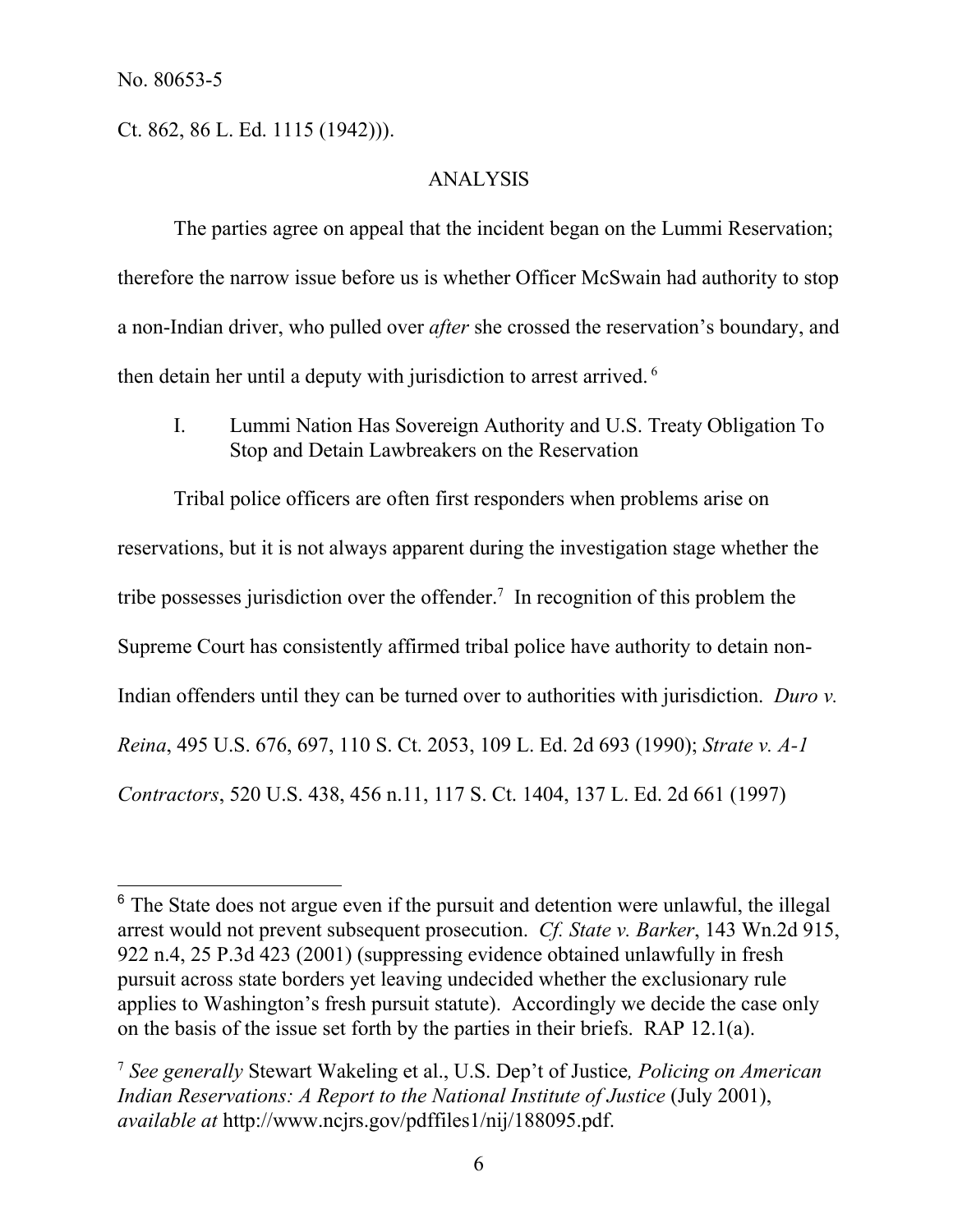(citing *Schmuck*, 121 Wn.2d at 390).

This court—along with the Ninth and Eighth Circuit Courts of Appeals—has also held tribal police have inherent authority to stop non-Indians who violate the law on public roads within the reservation and detain them until they can be turned over to state authorities. *See, e.g.*, *Schmuck*, 121 Wn.2d at 396; *Ortiz-Barraza*, 512 F.2d at 1180 (holding tribal officer was authorized to stop and search non-Indian driver on the reservation); *United States v. Terry*, 400 F.3d 575, 579-80 (8th Cir. 2005) (upholding overnight detention of a non-Indian in a tribal jail when state law enforcement officials could not take custody until the next morning). <sup>8</sup> The superior court therefore correctly looked to this court's analysis in *Schmuck* as a starting point.

As in *Schmuck* the Lummi Nation does not assert authority to arrest and prosecute Eriksen for DUI but merely claims the power to *stop and detain* her until she could be turned over to Whatcom County officials. *Schmuck*, 121 Wn.2d at 379. "The Nation is asserting a sovereign interest in the act of stopping and detaining any person who violates the law while on the Lummi Reservation, even if the tribal police

<sup>&</sup>lt;sup>8</sup> Tribal jurisdiction also occasionally extends beyond Indian country in other contexts. In *John v. Baker*, the Alaska Supreme Court upheld a tribal court's authority to adjudicate a child custody dispute—arising outside of Indian country—between members of two separate tribes: "[I]n determining whether tribes retain their sovereign powers, the United States Supreme Court looks to the character of the power that the tribe seeks to exercise, not merely the location of events." 982 P.2d 738, 752 (Alaska 1999). In *Settler v. Lameer*, 507 F.2d 231, 239-40 (9th Cir. 1974), the Ninth Circuit Court of Appeals recognized the power of tribes in Washington to regulate their off-reservation hunting and fishing rights reserved by treaty.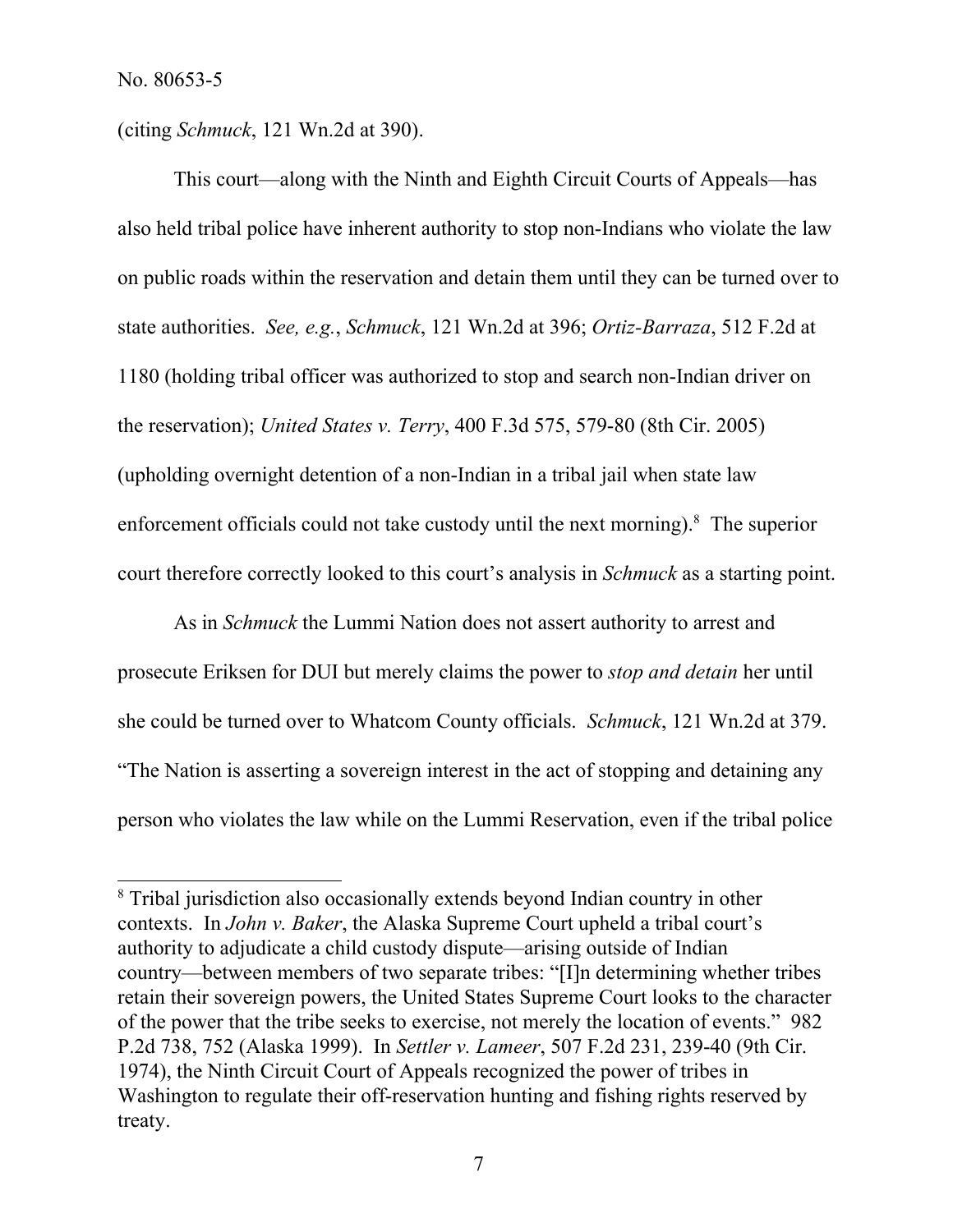officer cannot complete the stop until after the motorist has driven beyond the Reservation boundaries." Br. of Amicus Curiae Lummi Nation at 5.

Absent a controlling congressional statute, tribes retain jurisdiction over events in Indian country: "Perhaps the most basic principle of all Indian law, supported by a host of decisions, is that those powers lawfully vested in an Indian nation are not, in general, delegated powers granted by express acts of Congress, but rather 'inherent powers of a limited sovereignty which has never been extinguished.'" Cohen's Handbook of Federal Indian Law § 4.01[1][a] at 206 (2005) (quoting *United States v. Wheeler*, 435 U.S. 313, 322-23, 98 S. Ct. 1079, 55 L. Ed. 2d 303 (1978)). Therefore Congress may constitutionally execute provisions of a treaty even if so doing affects state interests. *Antoine v. Washington*, 420 U.S. 194, 203-05, 95 S. Ct. 944, 43 L. Ed. 2d 129 (1975) (absence of State as party to hunting and fishing agreements did not detract from validity). Congress's authority over Indian affairs is "plenary and exclusive," which refers to supremacy of federal over state law. *Washington v. Confederated Bands & Tribes of the Yakima Indian Nation*, 439 U.S. 463, 470-71, 99 S. Ct. 740, 58 L. Ed. 2d 740 (1979). In *Schmuck* we recognized that tribes retain their existing sovereign powers until Congress acts. 121 Wn.2d at 380.

In 1855 the Lummi Nation and the United States entered into the Treaty of Point Elliott, which established the Lummi Reservation. 12 Stat. 927 (1855).<sup>9</sup>

<sup>9</sup> The United State Senate ratified more than 400 treaties with Indian nations until 1871 when the Congress prohibited further treaty-making. Cohen's Handbook of Federal Indian Law § 4.05[1] at 276. These treaties are both a source of federal law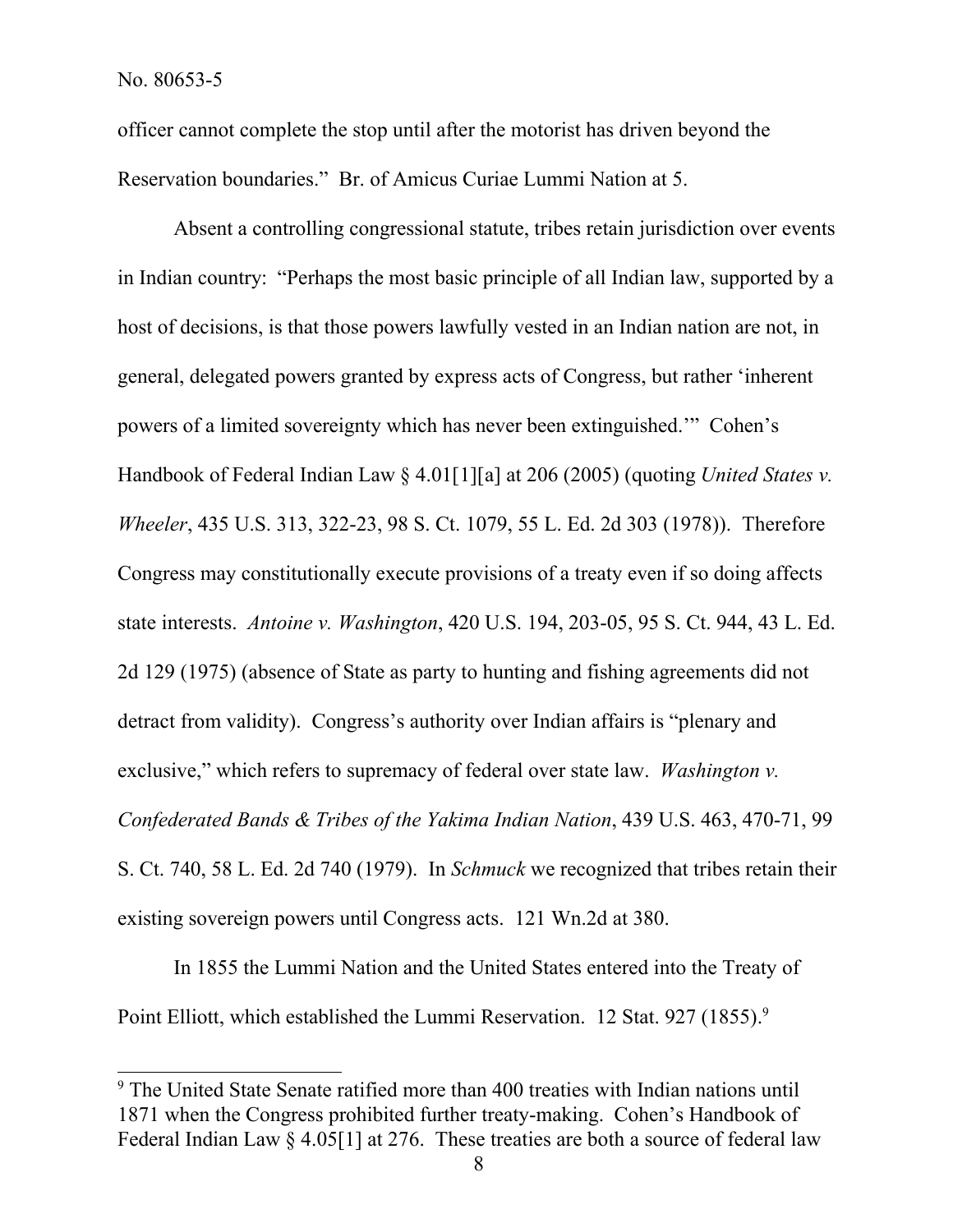Article 9 of the treaty *expressly* provides that the tribes shall turn over to government authorities anyone who violates United States law: "[T]he said tribes agree not to shelter or conceal offenders against the laws of the United States, but to deliver them up to the authorities for trial." Thus the Lummi Nation is obliged by treaty to turn over lawbreakers rather than create safe havens for them to act with impunity. *Schmuck*, 121 Wn.2d at 385 (noting Article 9 reflected concern that non-Indians would attempt to avoid prosecution by hiding out on reservations (citing H.R. Rep. No. 474, at 98 (1834))).

As sovereigns, tribes exercise at least concurrent jurisdiction over all crimes committed by Indians in Indian country. *Wheeler*, 435 U.S. at 328-29. Tribes have an inherent power of self-governance, which includes the power to prescribe and enforce internal criminal laws. *Schmuck*, 121 Wn.2d at 381-82 (citing *Wheeler*, 435 U.S. at 326). "Given the inherent mobility of a driving offense, the fresh pursuit doctrine is a *necessary means* of cooperatively enforcing traffic laws to ensure public safety." *Vance v. Dep't of Licensing*, 116 Wn. App. 412, 416, 65 P.3d 668 (2003) (emphasis added) (citing *City of Tacoma v. Durham*, 95 Wn. App. 876, 881, 978 P.2d 514 (1999)). It follows the fresh pursuit doctrine must apply to tribes because the doctrine is a *necessary means* of actualizing the tribe's inherent power to enforce its

and tribal law in areas such as tribal boundaries and use of natural resources. *See, e.g.*, *Minnesota v. Mille Lacs Band of Chippewa Indians*, 526 U.S. 172, 119 S. Ct. 1187, 143 L. Ed. 2d 270 (1999) (upholding treaty right to off-reservation hunting and fishing).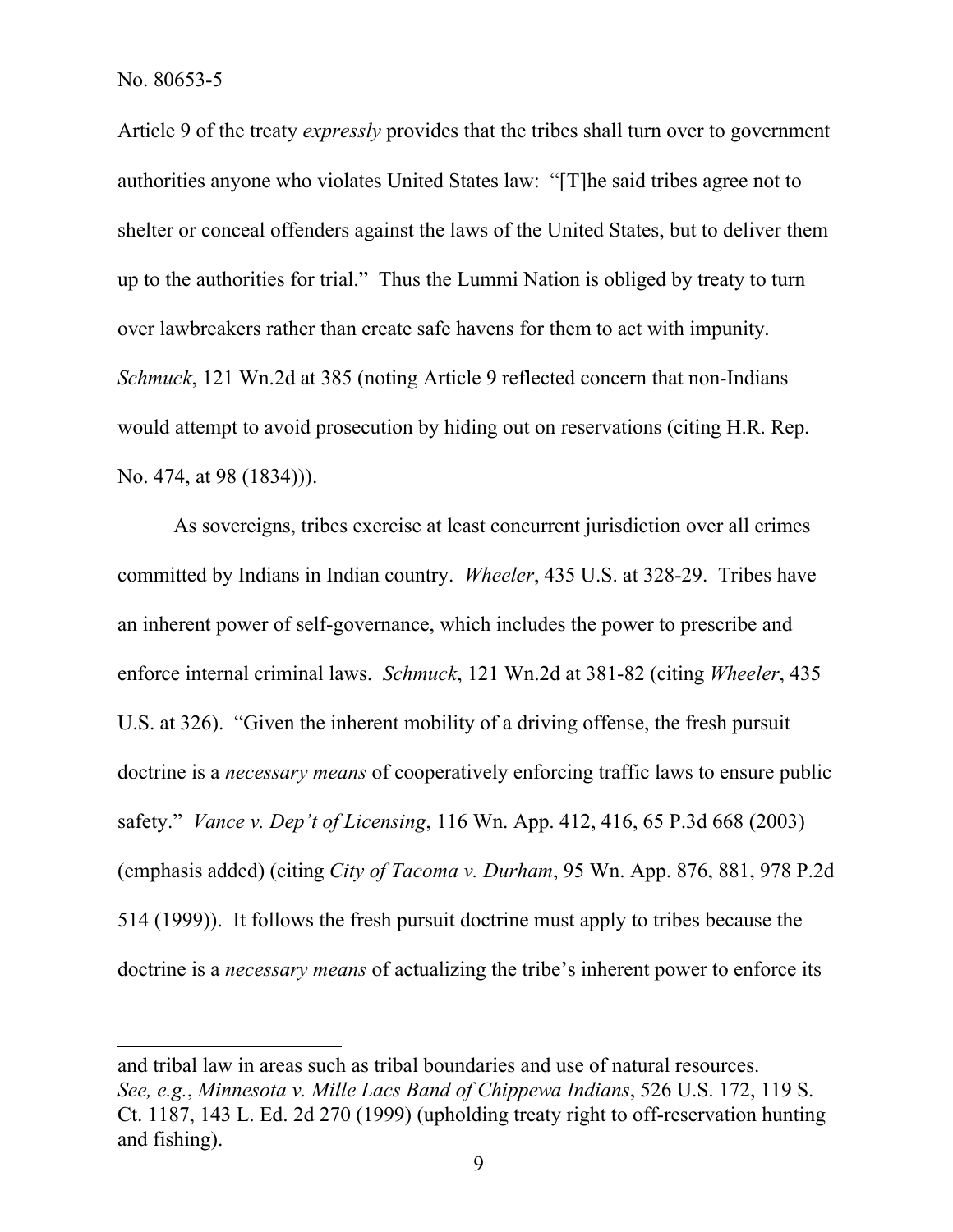internal laws. The "power to regulate is only meaningful when combined with the power to enforce." *Settler v. Lameer*, 507 F.2d 231, 238 (9th Cir. 1974); *accord Schmuck*, 121 Wn.2d at 382 (holding "[f]undamental to enforcing any traffic code is the authority by tribal officers to stop vehicles violating that code  $\dots$ .").<sup>1</sup>

In *Schmuck* we looked to *Montana v. United States*, 450 U.S. 544, 101 S. Ct. 1245, 67 L. Ed. 2d 493 (1981) to determine whether a tribe had inherent sovereign power over non-Indians. 121 Wn.2d at 391. *Montana* held the Crow Tribe could not prohibit fishing and hunting by non-Indians because those activities did not "so threaten the Tribe's political or economic security as to justify tribal regulation"; the non-Indians owned the land in fee and were fishing from land owned by the State. *Montana*, 450 U.S. at 566-67. The Court asserted as a general proposition the "inherent sovereign powers of an Indian tribe do not extend to the activities of nonmembers of the tribe" but also announced two exceptions to this proposition:

A tribe may regulate, through taxation, licensing, or other means, the activities of nonmembers who enter consensual relationships with the tribe or its members, through commercial dealing, contracts, leases, or other arrangements. A tribe may also retain inherent power to exercise civil authority over the conduct of non-Indians on fee lands within its reservation when that conduct threatens or has some direct effect on the

<sup>&</sup>lt;sup>1</sup> Similarly, District of Columbia courts have held United States Capitol Police have authority to continue pursuits beginning on the Capitol grounds and then crossing the boundary. *In re C.A.P.*, 633 A.2d 787 (D.C. 1993) (officers who initiate stops on Capitol grounds may continue to pursue the motorists under doctrine of fresh pursuit); *Andersen v. United States*, 132 A.2d 155 (D.C.), *aff'd*, 102 U.S. App. D.C. 313, 253 F.2d 335 (1957), *cert. denied*, 357 U.S. 930 (1958) (authorizing Capitol Police to arrest outside of their jurisdiction if circumstances leading to arrest were immediately connected to their duties within the boundaries).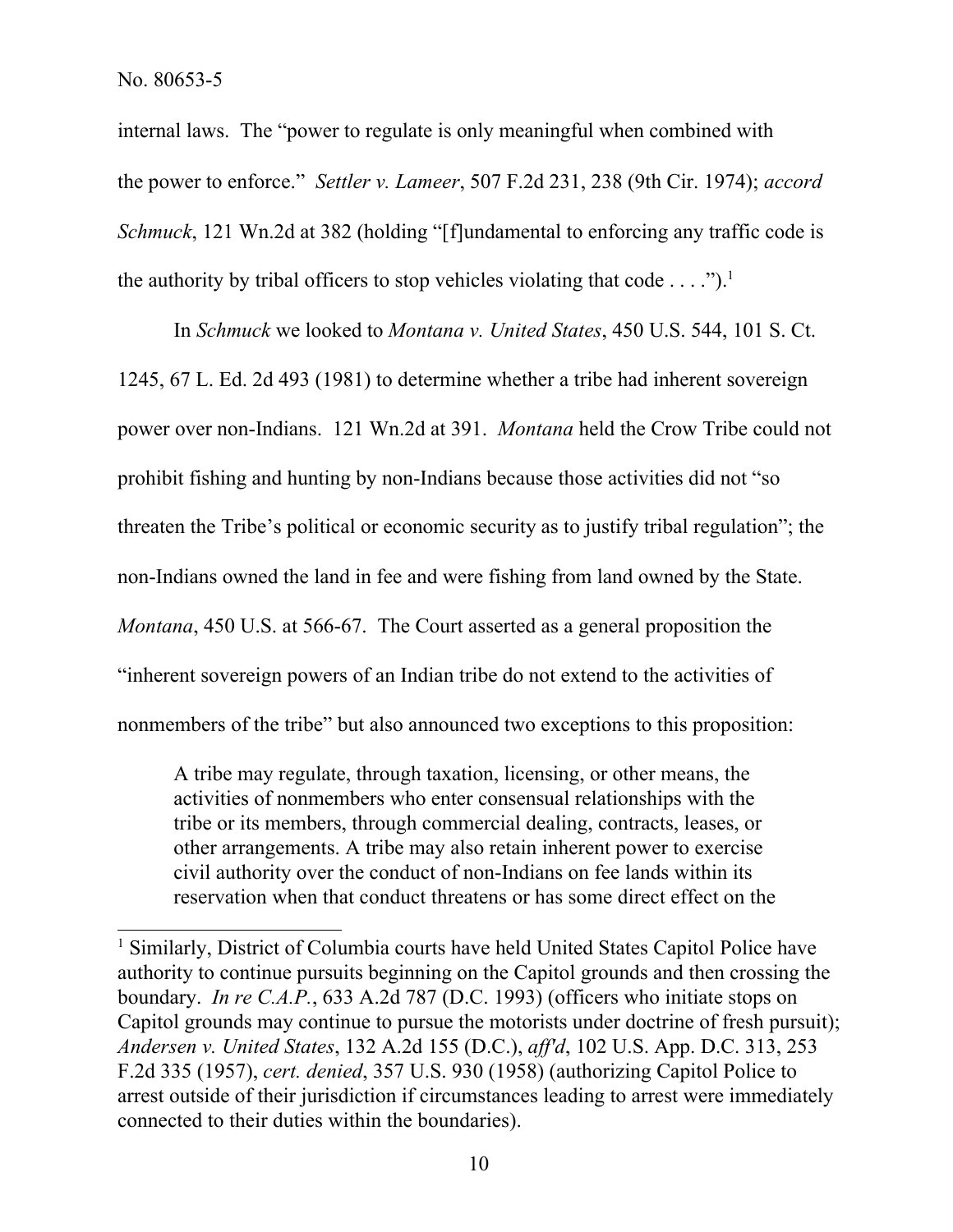political integrity, the economic security, or the health or welfare of the tribe. *Id.* at 565-66 (citations omitted). *Strate*, 520 U.S. at 456, held this test also applies to a tribe's inherent authority over nonmembers' conduct on state highways on the reservation.

Applying *Montana* to this case, we conclude pursuing those who break traffic laws on the reservation bears a "clear relationship to tribal self-government or internal relations" and is therefore part of the Lummi Nation's inherent sovereign authority. *Montana*, 450 U.S. at 564-65. This inherent power to pursue lawbreakers does not reach "'beyond what is necessary to protect tribal self-government or to control internal relations.'" *Strate*, 520 U.S. at 459 (quoting *Montana*, 450 U.S. at 564). To the contrary, the right to pursue and detain those who break civil and criminal traffic laws on the reservation "is *needed* to preserve 'the right of reservation Indians to make their own laws and be ruled by them.'" *Id.* (emphasis added) (quoting *Williams v. Lee*, 358 U.S. 217, 220, 79 S. Ct. 269, 3 L. Ed. 2d 251 (1959)). "The alternative would put tribal officers in the impossible position of being unable to stop any driver for fear they would make an unlawful stop of a non-Indian. Such a result would seriously undercut the Tribe's ability to enforce tribal law and would render the traffic code virtually meaningless." *Schmuck*, 121 Wn.2d at 383. Such a situation clearly fits within the second exception in *Montana* because it would threaten the health and welfare of the tribe:

Allowing a known drunk driver to get back in his or her car, careen off

11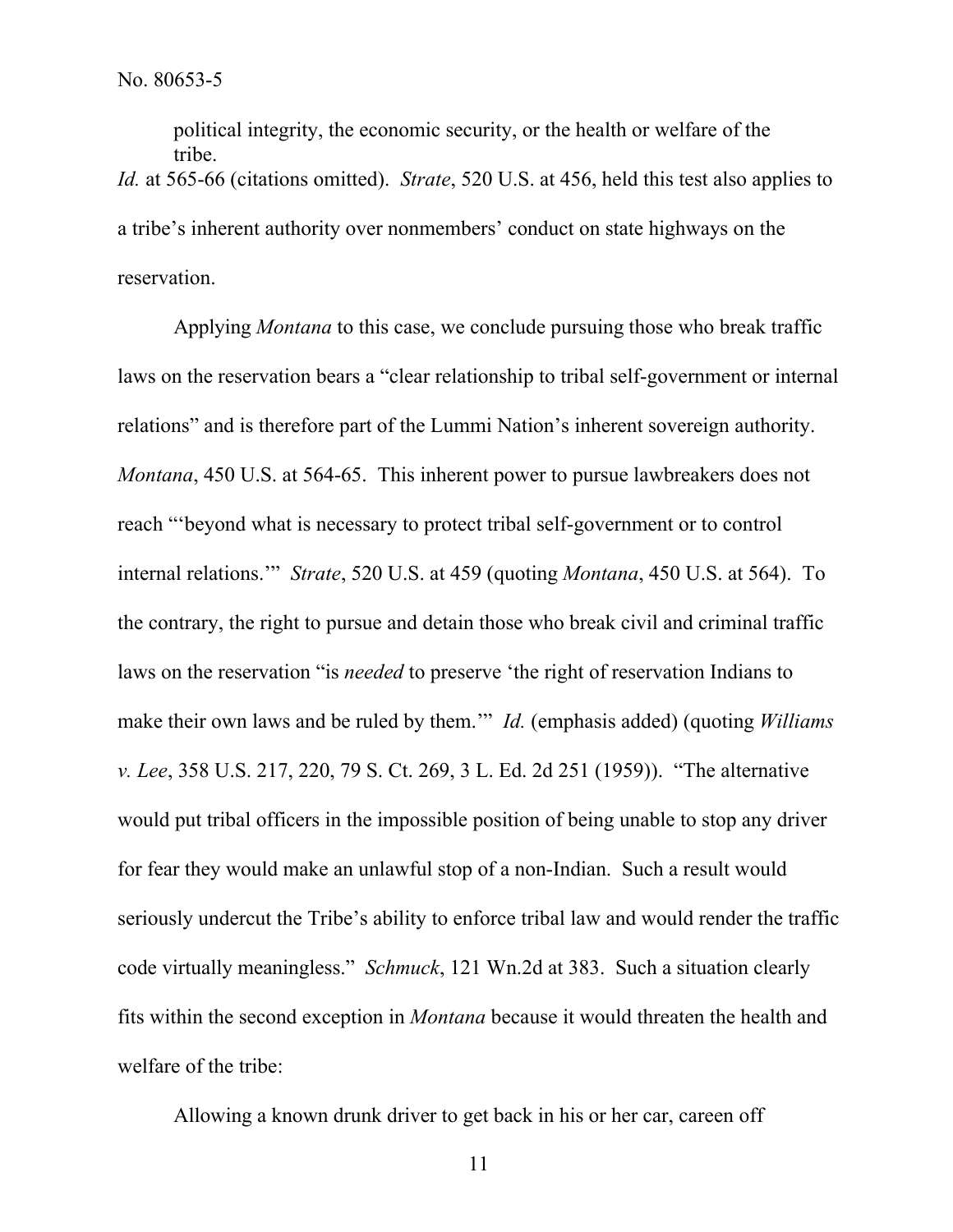down the road, and possibly kill or injure Indians or non-Indians would certainly be detrimental to the health or welfare of the  $Tribe.$ <sup>[11]</sup>

*Id.* at 391. Here, Officer McSwain suspected Eriksen was driving under the influence after she drifted across the center line and came within two feet of his patrol car. McSwain testified that he ascertained Eriksen was a non-Indian only after he stopped her because he had no way of learning such information without stopping her. In *Schmuck* we discuss the absurd result of holding tribal officers need to release all non-Indian offenders:

"To hold that an Indian police officer may stop offenders but upon determining they are non-Indians must let them go, would be to subvert a substantial function of Indian police authorities and produce a ludicrous state of affairs which would permit non-Indians to act unlawfully, with impunity, on Indian lands."

*Id.* at 392 (quoting *State v. Ryder*, 98 N.M. 453, 456, 649 P.2d 756, *aff'd*, 98 N.M. 316, 648 P.2d 774 (1982)). Indeed, if we were to hold Officer McSwain and other officers cannot detain non-Indians who elude their authority by crossing reservation boundaries, we would enable similarly absurd results. Although *Schmuck* involved a DUI detention within the reservation, the court contemplated the possibility of drivers

<sup>&</sup>lt;sup>11</sup> According to the Lummi Tribal Vital Statistics Office, the LNPD issued 252 citations for DWI from 2003-2005, and there were 28 motor vehicle accidents involving injuries and 3 involving fatalities. Jennie R. Joe et al., Native Am. Research & Training Council, *Final Report: Participatory Evaluation of the Lummi Nation's Community Mobilization Against Drugs Initiative/Bureau of Justice Assistance's Indian Alcohol and Substance Abuse Demonstration Project* 48 (Mar. 2008) (unpublished report, on file with the U.S. Dep't of Justice), *available at*  http://www.ncjrs.gov/pdffiles1/nij/grants/222741.pdf.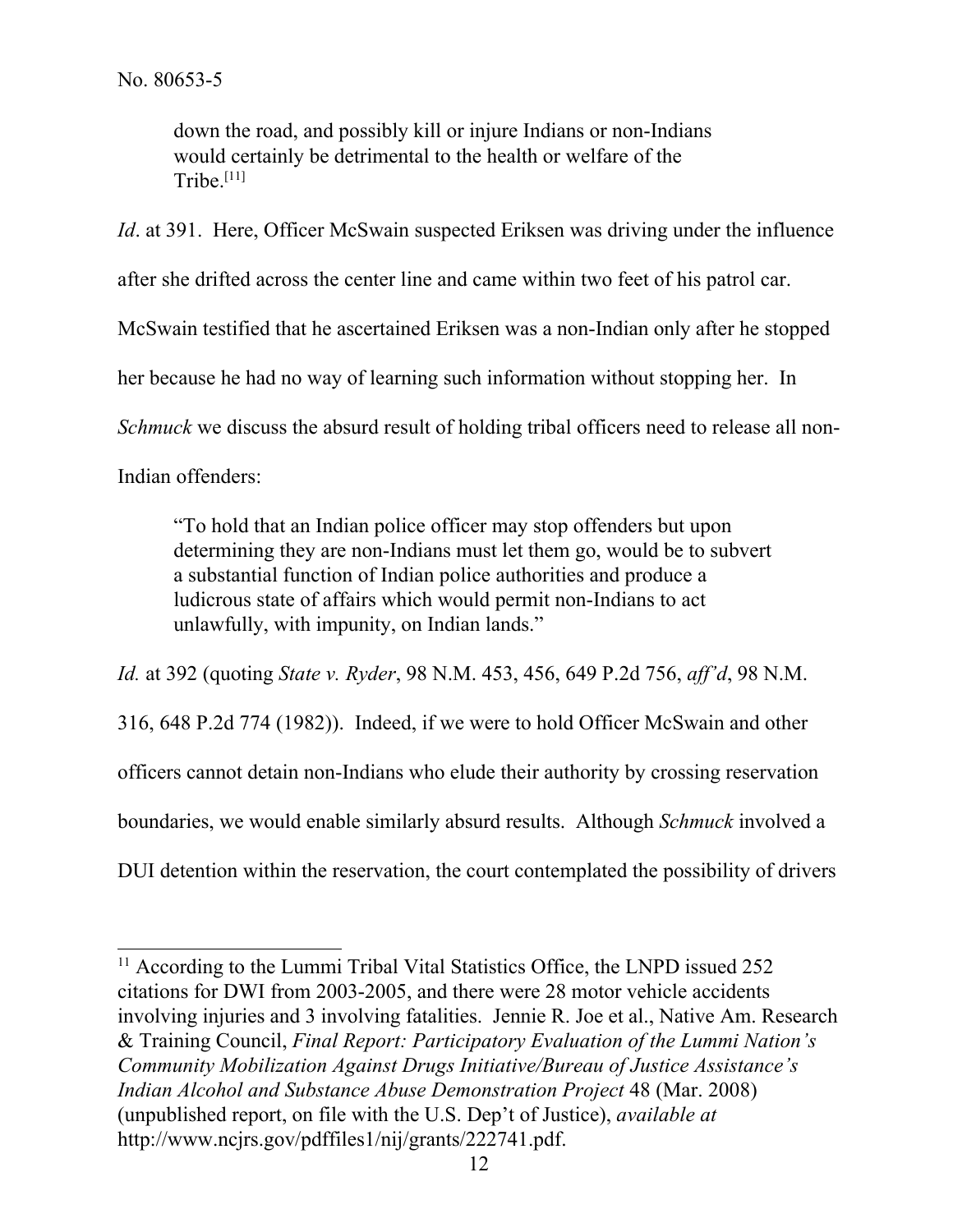simply "refus[ing] to stop if pulled over by a tribal officer," when it rejected equating the tribal officer's authority to that of a citizen's arrest.<sup>12</sup> *Id.* at 392.

The superior court correctly extended *Schmuck* to the facts at hand; if non-Indians could elude tribal officers' inherent authority to stop and detain simply by beating them across reservation boundaries, it would effectively gut this court's holding. To determine whether tribes retain their sovereign powers, we must "look[] to the character of the power that the tribe seeks to exercise, not merely the location of events." *John v. Baker*, 982 P.2d 738, 752 (Alaska 1999).

II. Police Have Well-Established Authority To Continue "Fresh Pursuit" onto Reservations and across Jurisdictional Boundaries

Division Three of the Court of Appeals, the Lummi Nation, and the Ninth Circuit have all allowed nontribal law enforcement to cross jurisdictional boundaries into Indian reservations when in "fresh pursuit" of suspects. *Waters* held Omak Police Department officers had authority under the fresh pursuit doctrine to arrest an enrolled member of the Colville Confederated Tribes on the Colville Reservation. 93 Wn. App. at 977-78. The officers had seen Thomas Waters's car peel away from a stoplight and cross the center line toward police. *Id.* at 973. When the officers activated their vehicle's emergency lights, Waters led them on a high-speed chase and

<sup>&</sup>lt;sup>12</sup> The Whatcom County Prosecutor asks us in the alternative to uphold Eriksen's arrest on a citizen's arrest theory. We need not reach this issue because we hold the LNPD had authority to pursue Eriksen across the reservation boundary and stop and detain her until authorities with jurisdiction arrived.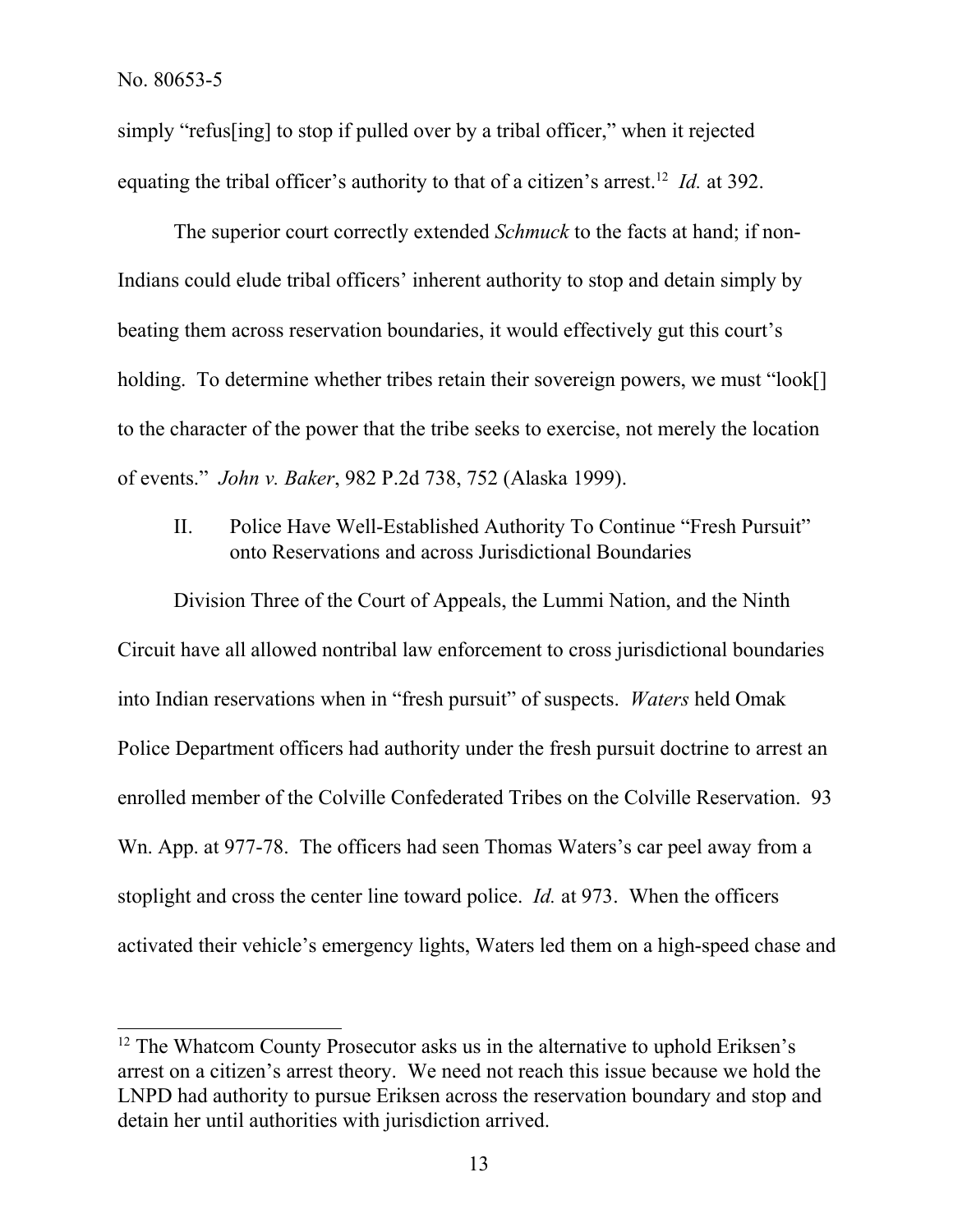finally stopped on tribal reservation property, where they arrested him for felony eluding, DWI, resisting arrest, and driving with a suspended license.<sup>13</sup> *Id.* Division Three rejected Waters's argument that the officers lacked jurisdiction to stop him: "Everybody, with or without probable cause for arrest, is required to stop for the police. RCW 46.61.024. Once the police car displayed its flashing lights, Mr. Waters was required to stop, even in the absence of an infraction." *Id*. at 978.

Under the doctrine of "hot pursuit," the Ninth Circuit upheld the jurisdiction of a sheriff's deputy who followed a tribal member who had been "tailgating" the deputy's marked patrol car on a state highway in Indian country. *United States v. Patch*, 114 F.3d 131, 132-34 (9th Cir.), *cert. denied*, 522 U.S. 983 (1997). Taylor Patch, a member of the Colorado River Indian Tribe, argued the deputy was trespassing when he followed him to his home in Indian country. The court held the deputy had observed Patch's reckless driving and had authority to conduct a *Terry*<sup>14</sup> stop to determine if Patch was a tribal member and whether the deputy had jurisdiction to issue a citation. *Id.* at 134 (citing *Schmuck*, 121 Wn.2d at 382-83 for the proposition that a tribal officer may stop a speeding vehicle if the driver is a tribal member).

<sup>&</sup>lt;sup>13</sup> Although two of the officers were commissioned tribal officers, the Court of Appeals considered the "fresh pursuit" an independent and sufficient basis for their authority to arrest on the reservation. *Waters*, 93 Wn. App. at 973, 978.

<sup>14</sup> *Terry v. Ohio*, 392 U.S. 1, 88 S. Ct. 1868, 20 L. Ed. 2d 889 (1968).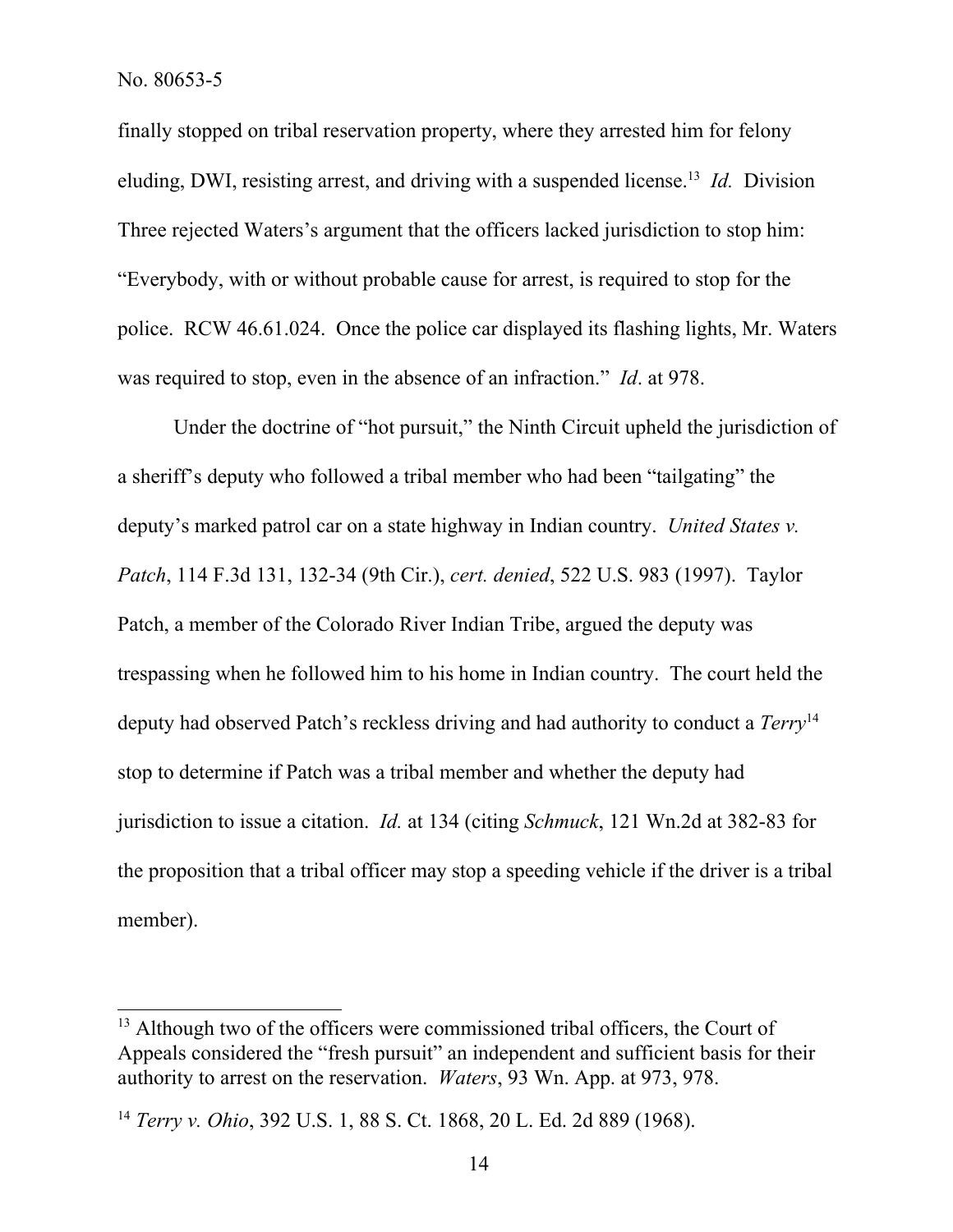The Lummi Tribal Court also recognized the authority of a Whatcom County sheriff's deputy to come onto the reservation in pursuit of a tribal member who allegedly stole from a convenience store outside the reservation. *Lummi Nation v. Scarborough*, No. 2008-CRCO-2084, slip op. at 1-4 (Jan. 5, 2009).<sup>15</sup> The tribal member filed a motion to dismiss, arguing the deputy did not have jurisdiction to investigate criminal activity on tribal land and the officer was not covered under the Lummi Code of Laws 5.07.055, which deals with obstructing a public servant as a "Law Enforcement Officer." *Id.* at 2. The court denied the motion, reasoning the deputy was "attempting to investigate a crime that had taken place off the reservation by unknown individuals. He had no way of knowing whether those individuals were Lummi, non-Native Lummi, or non-Native." *Id.* at 3. Moreover, the court noted "[t]here are many situations that can arise that would result in an officer from a jurisdiction other than Lummi being on the reservation. It stands to reason that those officers should not be obstructed in carrying out their responsibilities any more than a Lummi officer." *Id.* at 3-4.

The doctrine of fresh pursuit has also arisen in cross-jurisdictional cases across national borders.<sup>16</sup> None of the settled law in these areas may be wholly applicable to

<sup>15</sup> *See* Br. of Amicus Curiae Lummi Nation, App. II at A-5.

<sup>16</sup> "Hot pursuit" of unauthorized oceangoing vessels across *national* borders is an ancient doctrine of the law of nations. *See* Glanville L. Williams, *The Juridical Basis of Hot Pursuit*, 20 Brit. Y.B. Int'l L. 83, 84 (1939). Although no customary right of hot pursuit across national *land* borders evolved as it did for territorial waters, the United States Supreme Court has acknowledged international hot pursuit across land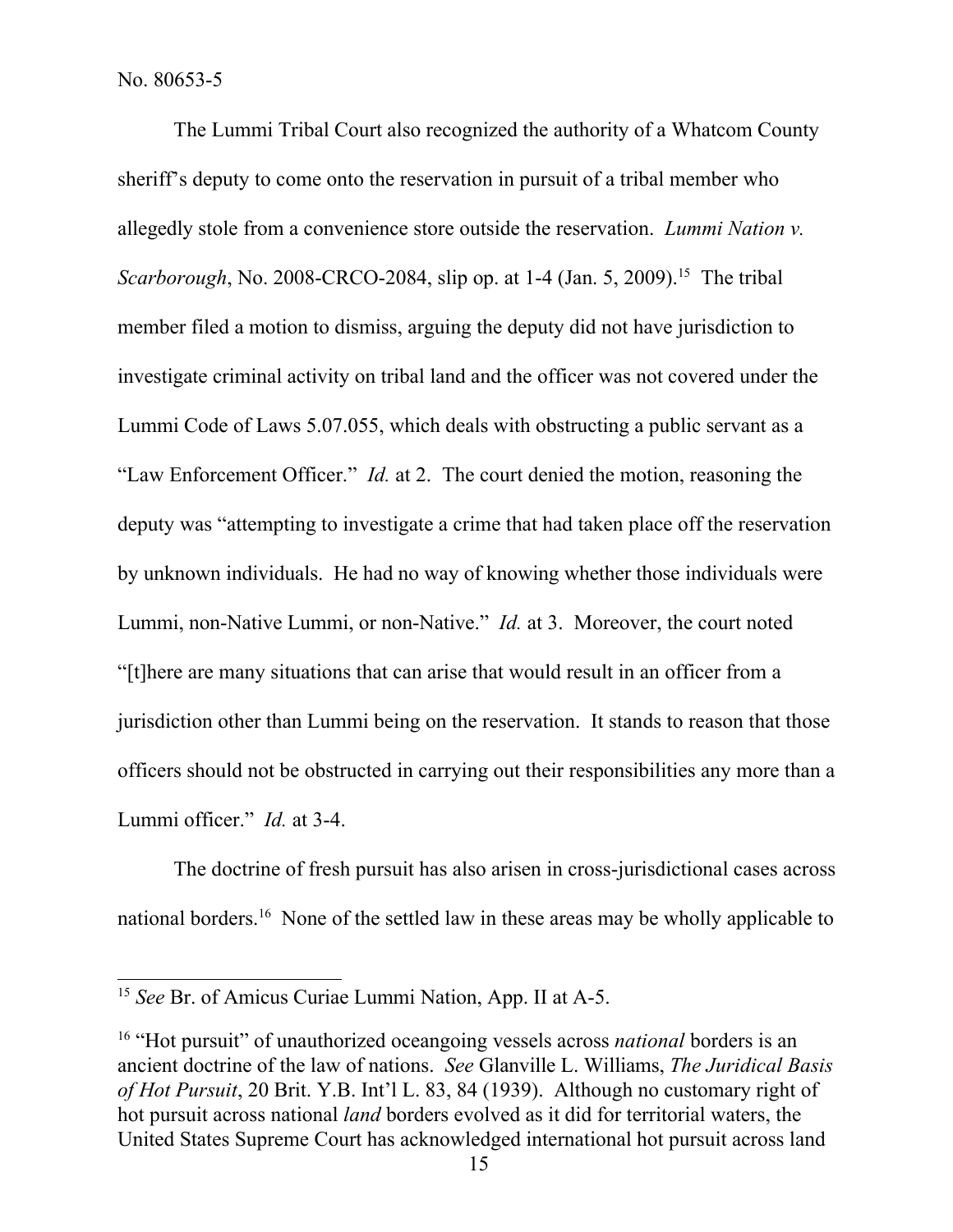tribes, however, which are sovereign entities, sometimes subject to jurisdiction of the state but also not subject to federalism.

In sum, the doctrine of "fresh pursuit" authorizes nontribal police to cross jurisdictional boundaries into Indian country; the same policy justifying this practice applies to tribal police departments as well.

III. Washington Mutual Aid Peace Officers Powers Act Authorizes Tribal Police Departments To Continue "Fresh Pursuit" across Jurisdictional **Boundaries** 

In addition to the Lummi Nation's inherent authority to enforce its laws, which necessitates authority to continue the "fresh pursuit" of suspects, Washington state law also grants tribal police departments the power to continue pursuing beyond their jurisdiction "[i]n response to an emergency involving an immediate threat to human life or property" or when in "fresh pursuit." RCW 10.93.070(2), (6). As aforementioned fresh pursuit is a common law *and* statutory exception to territorial jurisdiction allowing law enforcement to pursue suspects across jurisdictional boundaries.

Until the legislature passed the Washington Mutual Aid Peace Officers Powers

borders did occur. *See In re Kaine*, 55 U.S. (14 How.) 103, 113, 14 L. Ed. 345 (1852) (noting the necessity of hot pursuit across the border between United States and British possessions in America based on treaty of 1842). Notwithstanding those realities on the ground, the doctrine of hot pursuit across national land borders never became a customary right of international law. *See* Restatement (Third) of Foreign Relations Law § 432(2) (1987) (nation's law enforcement officers may exercise their functions in the territory of another nation only with the consent of the other state).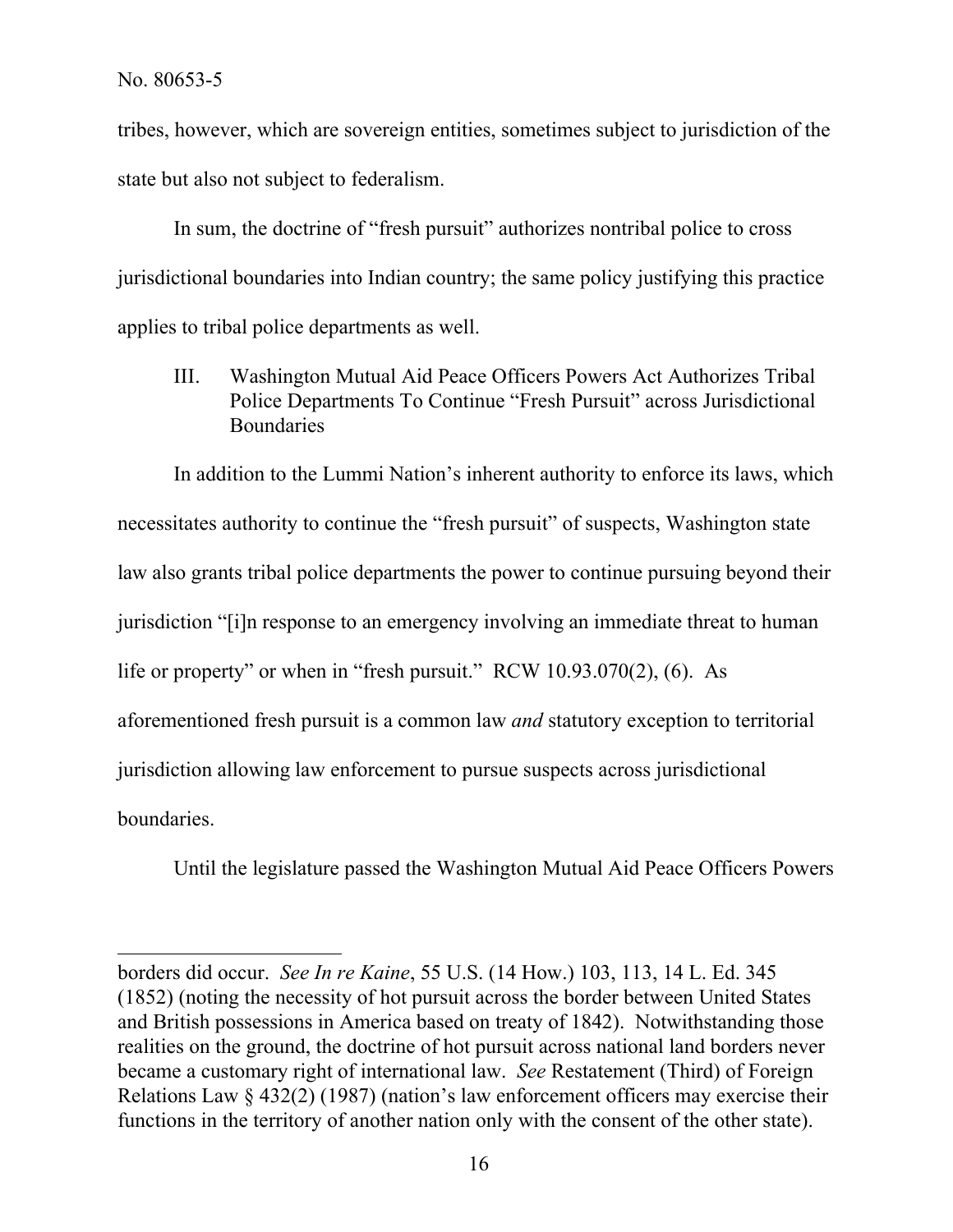Act of 1985, chapter 10.93 RCW, peace officers had no authority to arrest offenders outside their municipality's geographic boundary. *See, e.g., City of Wenatchee v. Durham*, 43 Wn. App. 547, 549, 718 P.2d 819 (1986). A Seattle peace office, for example, could not have made an arrest in Tacoma. Chapter 10.93 RCW modified these "artificial barriers to mutual aid and cooperative enforcement of the laws . . . ," RCW 10.93.001(2), by empowering "general authority Washington peace officer[s]" to exercise authority outside their jurisdictions "[i]n response to an emergency involving an immediate threat to human life or property" or "when . . . in fresh pursuit, as defined in RCW 10.93.120." RCW 10.93.070(2), (6).

Eriksen argues RCW 10.93.120 prevents *tribal* officers from engaging in a "fresh pursuit" off the reservation for traffic infractions or crimes committed on the reservation. Pet. for Review at 4. She points to RCW 10.93.120(1) to argue the doctrine applies only to peace officers with authority to *make an arrest* and here the tribal officer was clear he had no authority to arrest because Eriksen was non-Indian. This argument is not well-founded because RCW 10.93.120(1) must not be read in isolation from the rest of the Washington Mutual Aid Peace Officers Powers Act of 1985—especially the legislature's statement of intent and construction in RCW 10.93.001. Indeed, RCW 10.93.120(1) refers to "[a]ny peace officer who has authority under Washington law to *make an arrest* . . . ." (Emphasis added.) But this subsection governs "fresh pursuit" *arrests*. It does not follow that RCW

17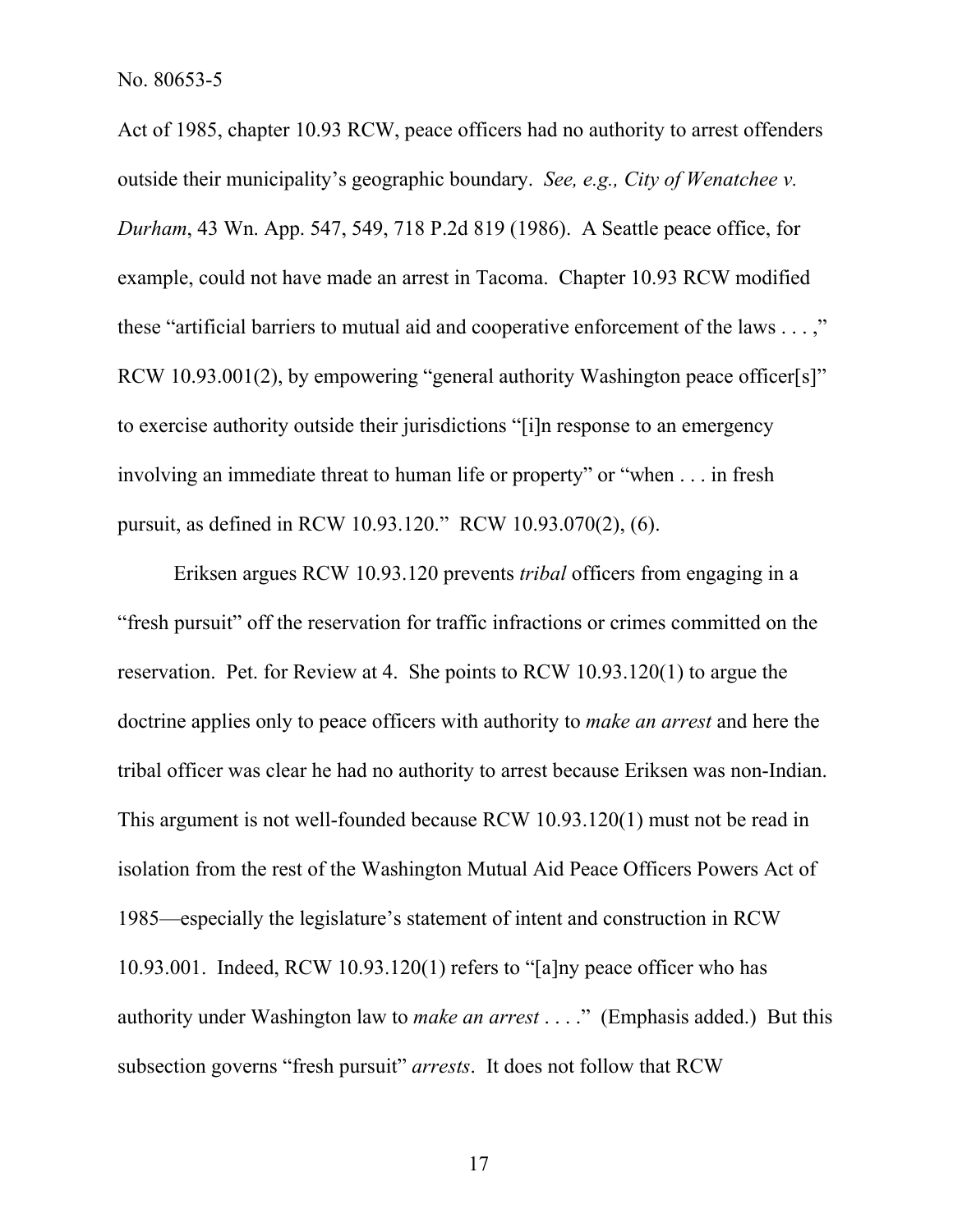10.93.120(1)—which outlines when an *arresting* officer may proceed in fresh pursuit—precludes officers from completing stops initiated on the reservation. Moreover, it is RCW 10.93.120(2), that contains the actual *definition* of "fresh pursuit" to which the operative section, RCW 10.93.070(6), refers.

This definition of "fresh pursuit"—in RCW 10.93.120(2)—*broadens* the common-law doctrine, which previously applied only to felonies, to include all traffic or criminal law violations: "The term 'fresh pursuit,' as used in this chapter, includes, *without limitation*, fresh pursuit as defined by the *common law.*" (Emphasis added.) The common law definition employed five criteria for analysis of fresh pursuit, none of which included authority to arrest.<sup>17</sup>

Most importantly, RCW 10.93.120(1) is part of the Washington Mutual Aid Peace Officers Powers Act of 1985; it therefore must be "*liberally construed* to effectuate the intent of the legislature *to modify current restrictions* upon the limited territorial and enforcement authority of general authority peace officers and *to effectuate mutual aid* among agencies." RCW 10.93.001(3) (emphasis added). The act was passed to allow courts to consider "'the Legislature's *overall intent to use* 

<sup>&</sup>lt;sup>17</sup> The requirements included: (1) a felony occurred within the jurisdiction; (2) the individual sought knew he is being pursued; (3) the police pursued without unnecessary delay; (4) the pursuit was continuous and uninterrupted; and (5) there was a relationship in time between the commission of the offense, commencement of the pursuit, and apprehension of the suspect. *City of Wenatchee v. Durham*, 43 Wn. App. at 550-51 (citing *United States v. Santana*, 427 U.S. 38, 43, 96 S. Ct. 2406, 49 L. Ed. 2d 300 (1976)). Authority to *arrest* was not an enumerated requirement at common law.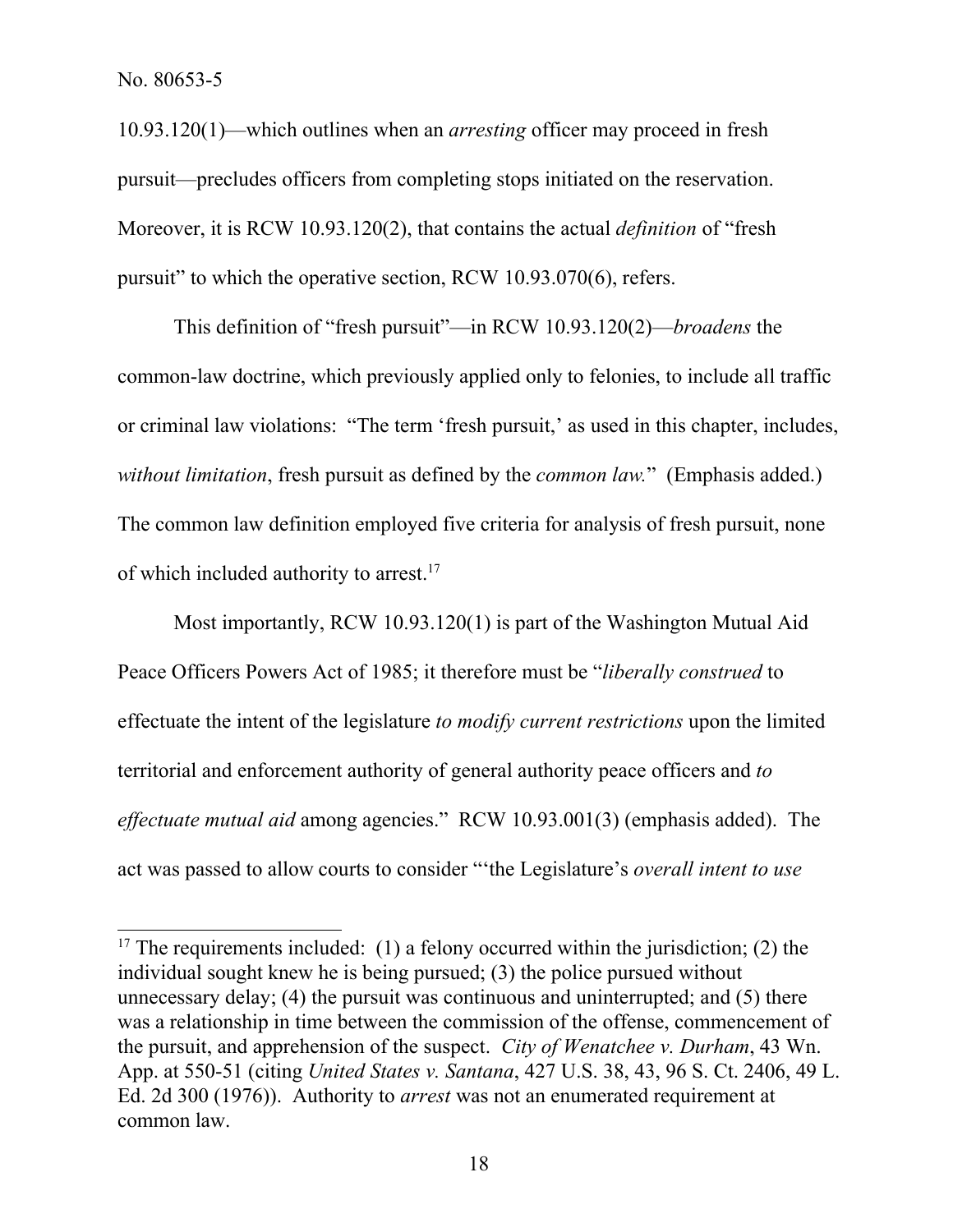*practical considerations* in deciding whether a particular arrest across jurisdictional lines was reasonable.'" *Vance*, 116 Wn. App. at 416 (emphasis added) (quoting *Durham*, 95 Wn. App. at 881).

RCW 10.93.070(6) is the section of the act which authorizes all "general authority Washington peace officer[s] [to] enforce the traffic or criminal law[]. . . [w]hen the officer is in fresh pursuit, as defined *in* RCW 10.93.120" (emphasis added). The issue is whether the LNPD falls within the definition of "general authority Washington law enforcement agency" in RCW 10.93.020, *not* whether its officers have power to arrest.<sup>18</sup> "General authority Washington peace officer" means "any . . . officer of a *general authority Washington law enforcement agency* who is commissioned to enforce the criminal laws of the state of Washington *generally*." RCW 10.93.020(3) (emphasis added). "General authority Washington law enforcement agency" means:

any agency, department, or division of a municipal corporation, [or] *political subdivision*, or other unit of local government of this state, and any agency, department, or division of state government, having as its *primary function the detection and apprehension* of persons committing infractions or violating the traffic or criminal laws in general . . . .

RCW 10.93.020(1) (emphasis added). While this statute is not unambiguous, the Lummi Nation—like all federally recognized tribes—is unquestionably a political

<sup>18</sup> *Cf. State v. Malone*, 106 Wn.2d 607, 610 n.1, 612, 724 P.2d 364 (1986) (holding an Idaho police officer had authority to pursue a suspect into Washington under common law "fresh pursuit" doctrine—even though the officer had no authority to arrest under Idaho law—because eluding an officer was a felony under Washington law).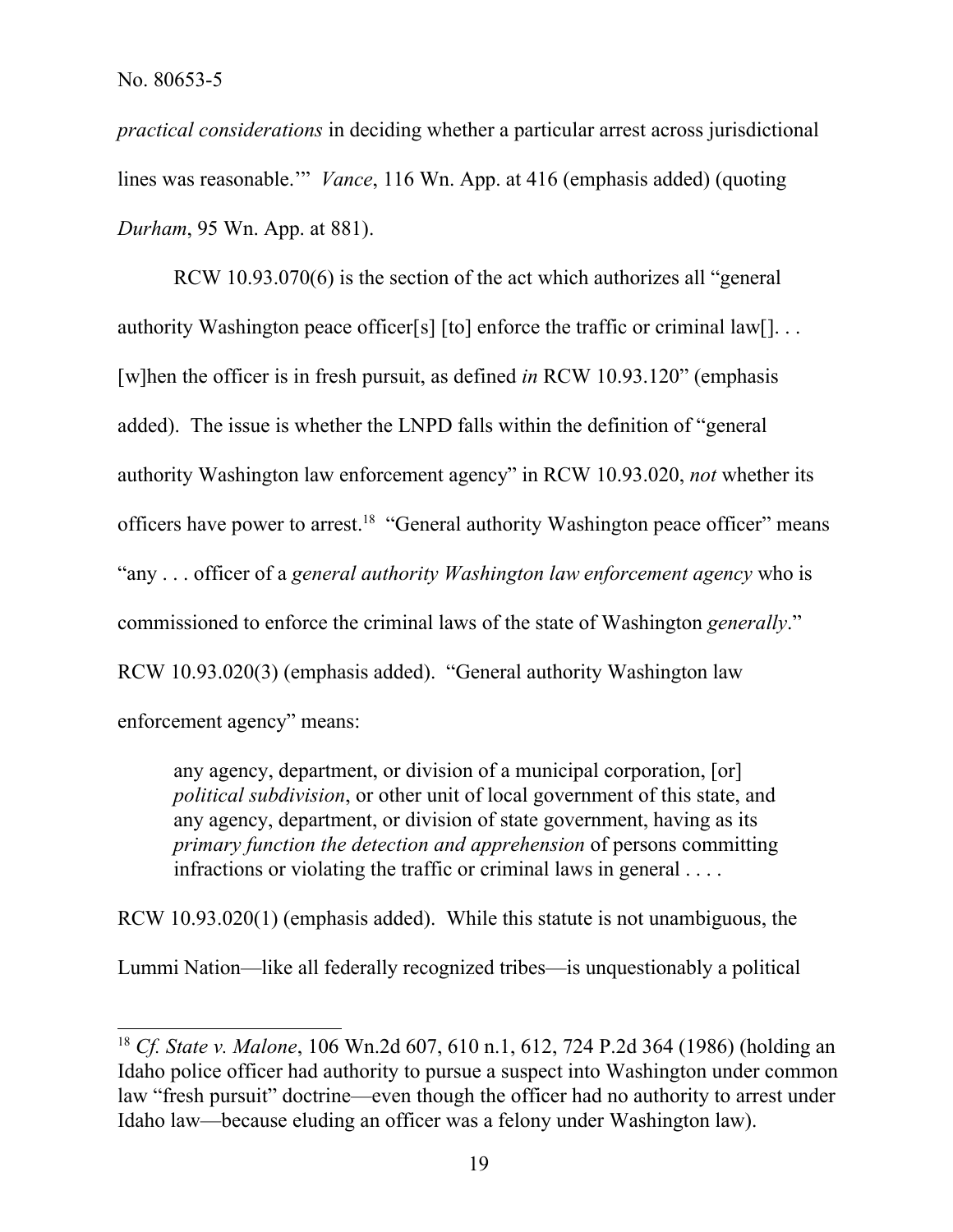entity. Chief Justice Marshall classified Indian tribes as "domestic dependent nations" whose "relation to the United States resembles that of a ward to his guardian," *Cherokee Nation v. Georgia*, 30 U.S. (5 Pet.) 1, 17, 8 L. Ed. 25 (1831), and the Supreme Court has consistently recognized Indian tribes as "political communities." *See McClanahan v. Ariz. State Tax Comm'n*, 411 U.S. 164, 168, 174, 93 S. Ct. 1257, 36 L. Ed. 2d 129 (1973) (citing *Worcester v. Georgia*, 31 U.S. (6 Pet.) 515, 559, 8 L. Ed. 483 (1832)). *But see Yukon-Kuskokwim Health Corp. v. Nat'l Labor Relations Bd.*, 344 U.S. App. D.C. 133, 234 F.3d 714 (2000) (holding the National Labor Relations Board did not act arbitrarily in determining exemption from coverage for states or political subdivisions did not apply to tribes with respect to activities conducted off-reservations). Moreover, the LNPD's primary function is to detect and apprehend Indians who violate the law on the reservation and to detect and apprehend non-Indians who violate the law on the reservation and then turn them over to local authorities. Constitution and Bylaws of the Lummi Tribe of the Lummi Reservation, art. VI, § 1; Treaty of Point Elliott art. 9, 12 Stat. 927 ("[T]he said tribes agree not to shelter or conceal offenders . . . *but to deliver them up to the authorities for trial*." (emphasis added)).

Any interpretation of the Washington Mutual Aid Peace Officers Powers Act of 1985 that would limit the Lummi Nation's tribal sovereignty must be construed strictly:

When we are faced with these two possible constructions [of a statute],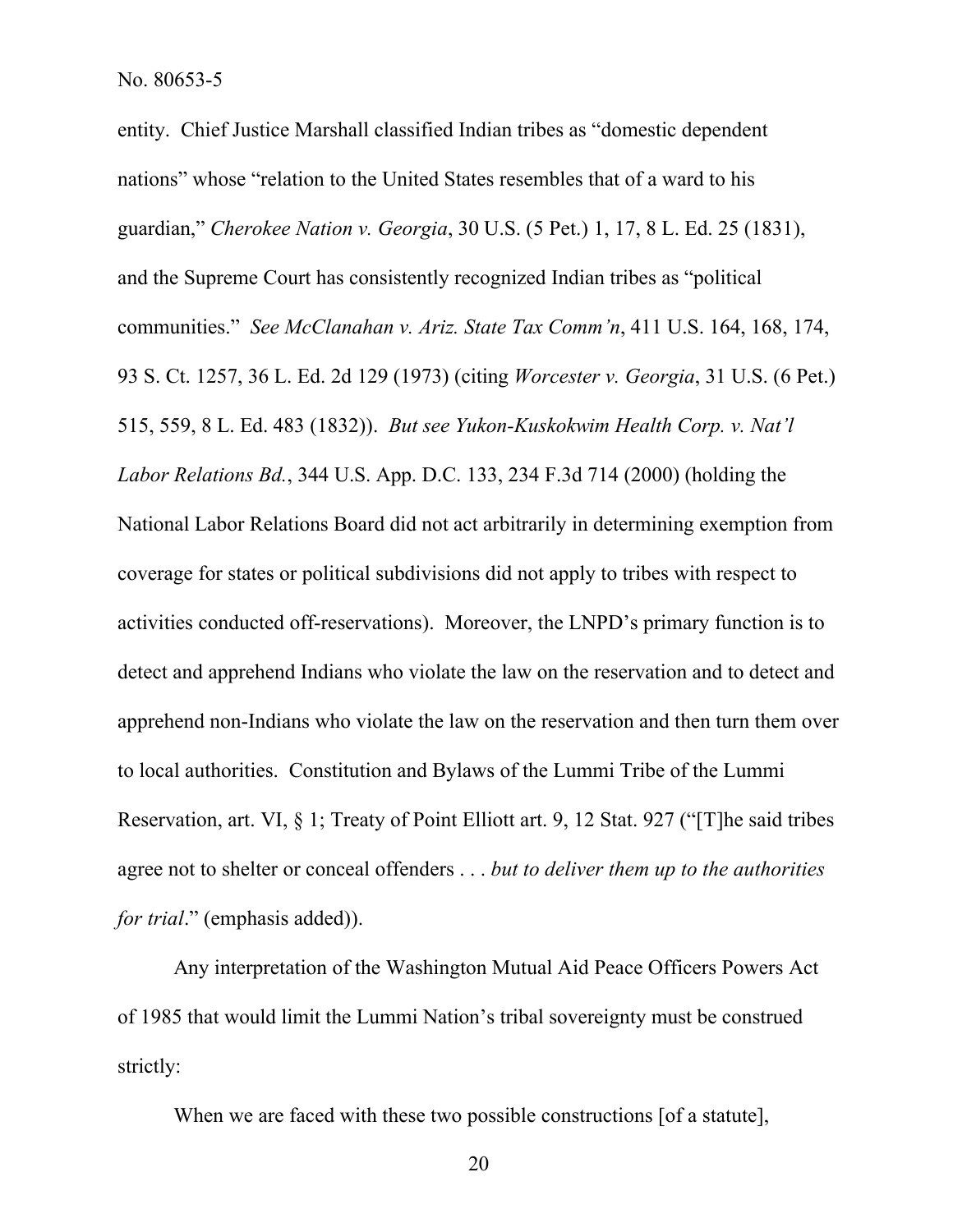our choice between them must be dictated by a principle deeply rooted in this Court's Indian jurisprudence: "[S]tatutes are to be construed liberally in favor of the Indians, with ambiguous provisions interpreted to their benefit."

*County of Yakima v. Confederated Tribes & Bands of the Yakima Indian Nation*, 502

U.S. 251, 269, 112 S. Ct. 683, 116 L. Ed. 2d 687 (1992) (second alteration in original) (quoting *Montana v. Blackfeet Tribe of Indians*, 471 U.S. 759, 766, 105 S. Ct. 2399, 85 L. Ed. 2d 753 (1985)). Under such a construction—which resolves ambiguities in RCW 10.93.020(1), (3) in favor of the Lummi Nation—the LNPD is a "general authority Washington law enforcement agency" and therefore its officers may engage in "fresh pursuit" as defined in RCW 10.93.120(2). *McClanahan*, 411 U.S. at 174 ( "'[d]oubtful expressions are to be resolved in favor [of the Indian tribe]'") (quoting *Carpenter v. Shaw*, 280 U.S. 363, 367, 50 S. Ct. 121, 74 L. Ed. 478 (1930)); *Blackfeet Tribe*, 471 U.S. at 766 ("[T]he standard principles of statutory construction do not have their usual force in cases involving Indian law.").

The LNPD is the primary responder to all dispatch calls within the Lummi Reservation, regardless of Indian status. Br. of Amicus Curiae Lummi Nation, App. I (Aff. of Chief Gary James) at  $A-3$ <sup>19</sup> The reservation is located on a peninsula and has many non-Indian residences. *Id.* It also contains the only public access to Lummi

<sup>&</sup>lt;sup>19</sup> The State lacks jurisdiction over Indians who breaks laws on reservations, except for eight exceptions under RCW 37.12.010 in which the State has concurrent jurisdiction. *State v. Cooper*, 130 Wn.2d 770, 774, 928 P.2d 406 (1996); *State v. Pink*, 144 Wn. App. 945, 952, 185 P.3d 634 (2008). The Lummi Nation therefore enforces criminal law in the majority of cases arising from the tribe itself.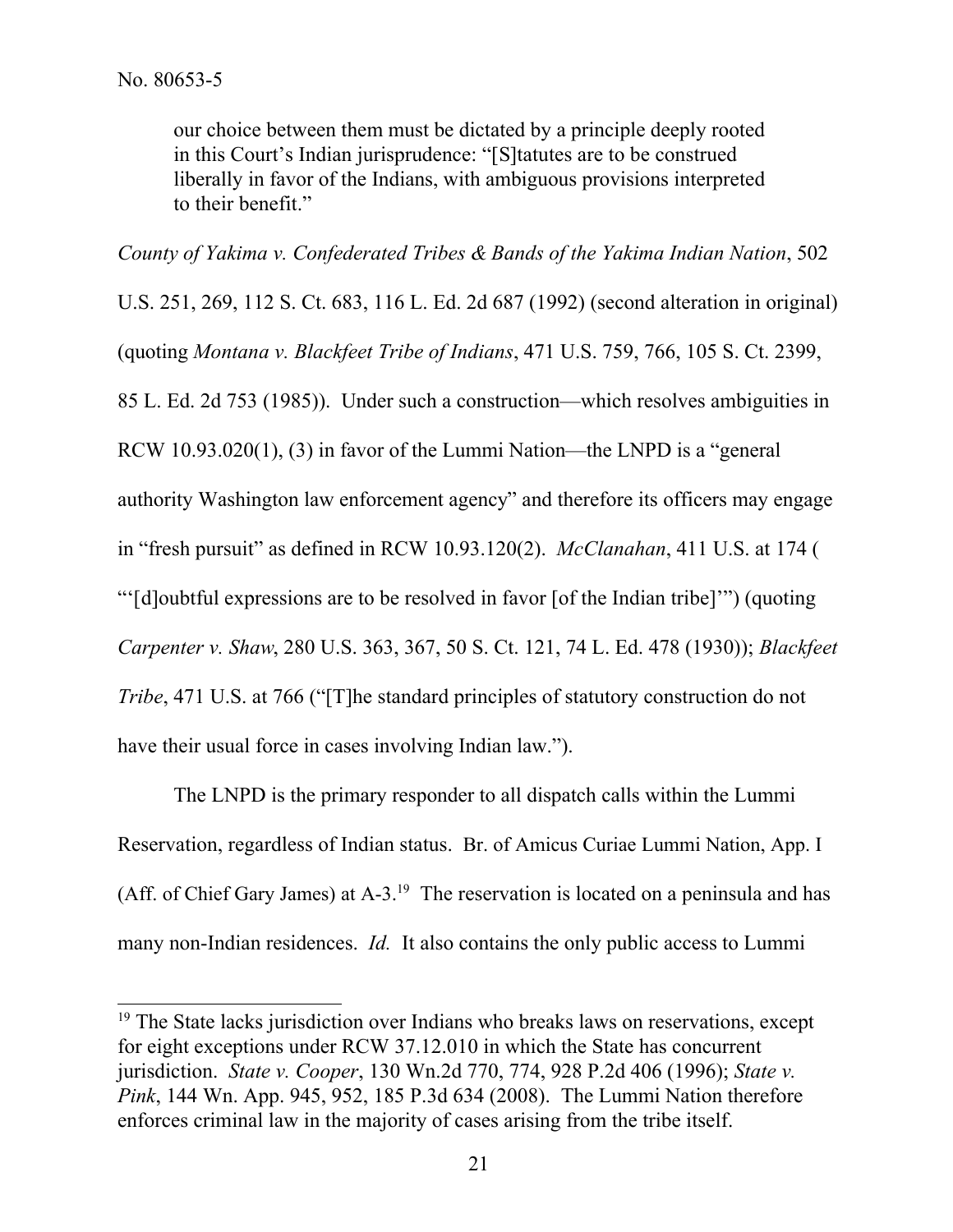Island, an island beyond the reservation and home to many non-Indians. *Id.*  Lummi Nation police officers therefore *generally* enforce Washington criminal law within the meaning of RCW 10.93.020(3) whenever they arrest lawbreakers on their reservation who are Indian, or stop and detain lawbreakers who are non-Indian and then transfer them to local authorities for prosecution.<sup>2</sup>

In sum, LNPD officers may exercise authority outside their jurisdictions when continuing in "fresh pursuit" of a suspect because these officers are general authority Washington peace officers within the meaning of the Washington Mutual Aid Peace Officers Powers Act of 1985. RCW 10.93.070, .001; *accord* 12 Royce A. Ferguson, Jr., Washington Practice: Criminal Practice and Procedure § 3108, at 49 n.2 (3d ed. Supp. 2008-09) (referring to "tribal police officer[s]" as "general authority Washington peace officer[s] with authority to enforce the criminal and traffic laws of the state").

#### **CONCLUSION**

The Lummi Nation Police Department has authority under the Lummi Nation's sovereign authority and under the Washington Mutual Aid Peace Officers Powers Act of 1985, chapter 10.93 RCW, to enforce its laws by continuing the "fresh pursuit" of suspects off the reservation and then detaining these suspects until authorities with

 $2$  Effective July 1, 2008, tribal officers have been able to expand this law enforcement power to also include the power to make arrests on the reservation by taking a series of steps including completing requirements in RCW 43.101.157 and executing an interlocal agreement pursuant to chapter 39.34 RCW. RCW 10.92.020.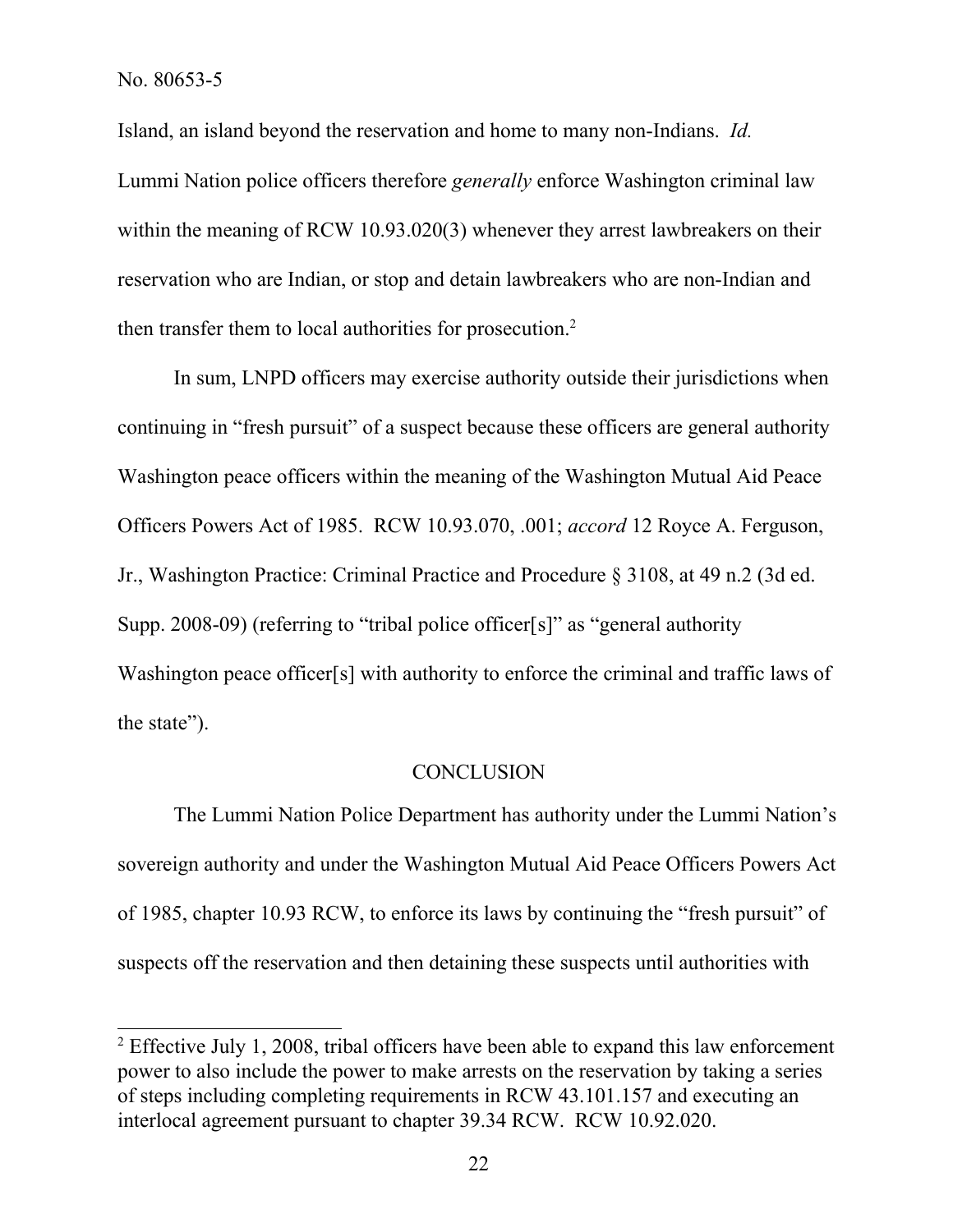jurisdiction arrive.